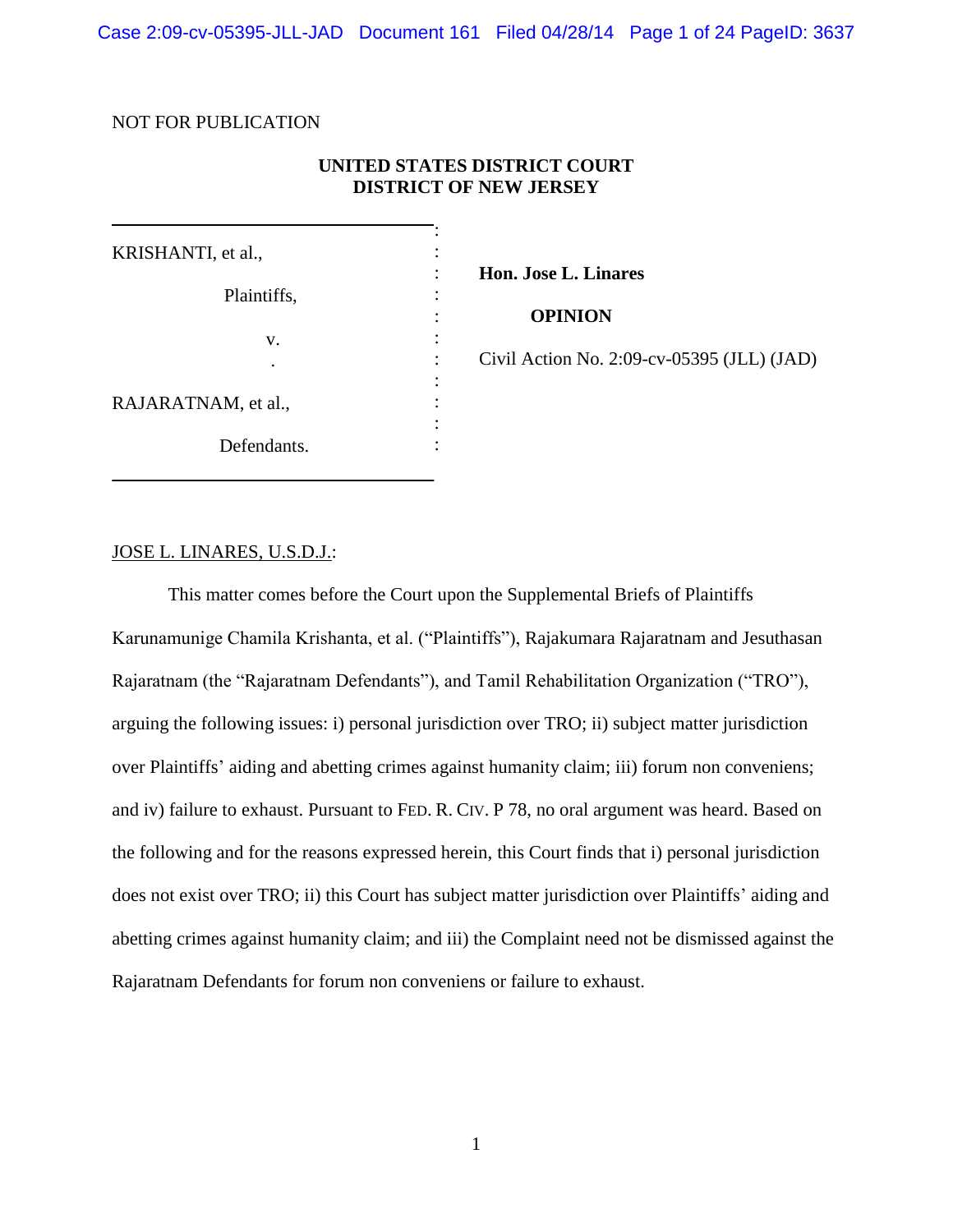## **I. BACKGROUND<sup>1</sup>**

### **A. Factual Background**

### **i) The LTTE**

The Liberation Tigers of Tamil Elam (the "LTTE") was founded in Sri Lanka in 1976. On October 8, 1997, the United States designated the LTTE as a Foreign Terrorist Organization ("FTO") under Section 219 of the Immigration and Nationality Act. On November 2, 2001, the United States designated the LTTE as a Specially Designated Global Terrorist ("SDGT") under Executive Order 13224. Both the FTO and SDGT designations prohibit individuals from providing financial and other material support to the LTTE.

The LTTE's goal is to establish a mono-ethnic Tamil State in northern Sri Lanka. According to the Federal Bureau of Investigation, the LTTE has murdered over 4,000 people since 2006. The LTTE is particularly known for its use of suicide bombings. The Plaintiffs in this case are victims of bombing attacks perpetrated by the LTTE in Sri Lanka in November 2007, February 2008, and April 2008.

## **ii) TRO**

 $\overline{a}$ 

TRO is a Sri Lankan based non-governmental organization that generates funds for the LTTE. TRO's main United States branch is located in Cumberland, Maryland ("TRO-USA"). Plaintiffs state that TRO also maintains an office in Princeton Junction, New Jersey. On November 15, 2007, the United States Treasury Department ("USTD") designated TRO as a "charitable organization that acts as a front to facilitate fundraising and procurement for the LTTE." This designation prohibits United States individuals from engaging in activities with TRO. The USTD further specified that TRO-USA is the largest contributor to TRO's Sri Lankan

<sup>&</sup>lt;sup>1</sup> The facts from this section are taken from the parties' pleadings.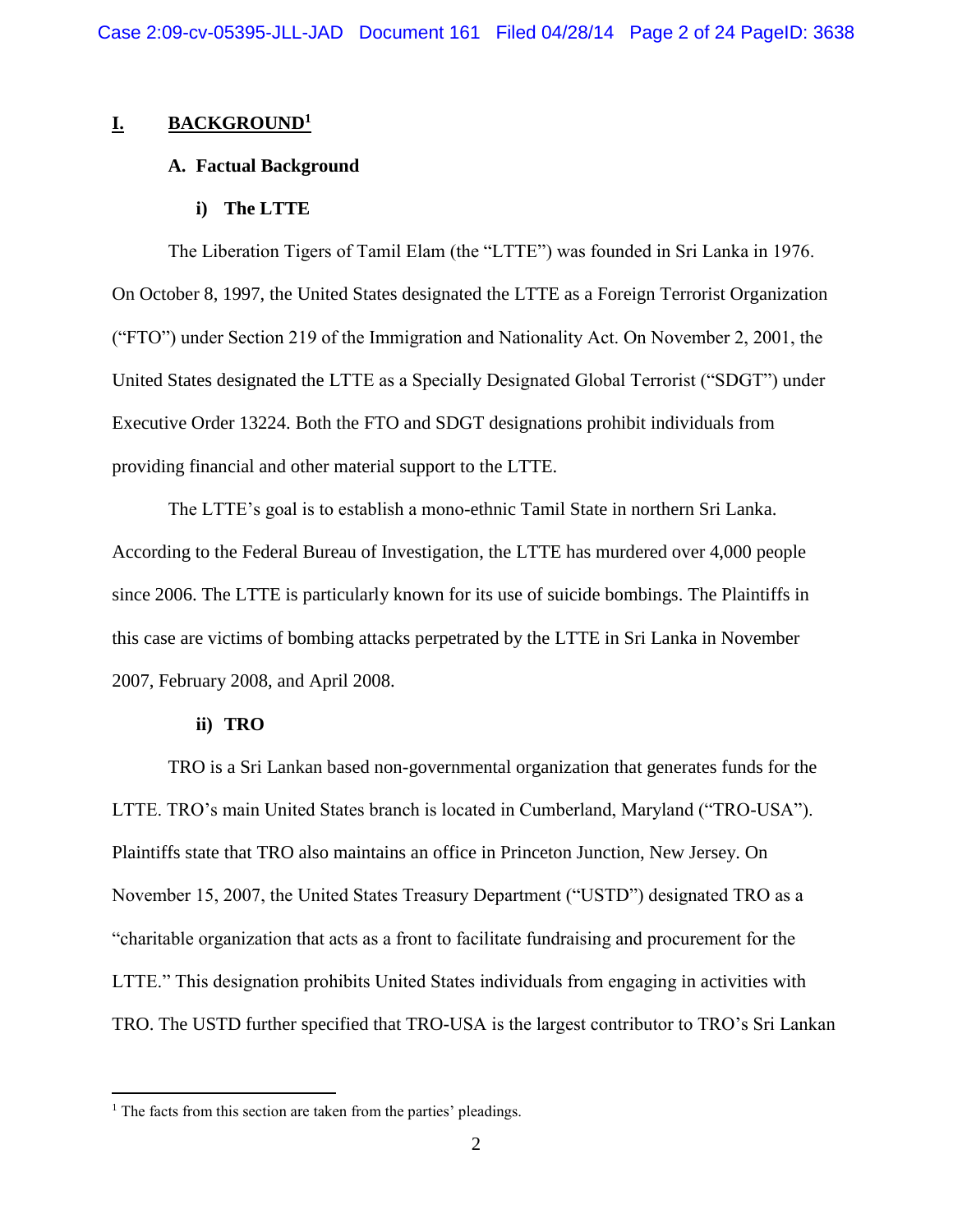branch. Additionally, the USTD expressly stated that TRO is "the preferred conduit of funds from the United States to the LTTE in Sri Lanka," and that TRO facilitated the "purchase of munitions, communication devices, and other technology for the LTTE" in the United States. Further, the United States Department of State indicated that "as late as 2007, [TRO-USA] was responsible for the largest percentage of overseas donations to the LTTE of any TRO office."

Plaintiffs state that TRO funds have been used to pay the salaries of LTTE members and to pay pension benefits to the families of LTTE members who have been killed. Plaintiffs also claim that TRO knowingly gave money to the LTTE for the purpose of assisting the LTTE in carrying out the terrorist attacks that killed or injured Plaintiffs and their families.

### **iii) The Rajaratnam Defendants**

### **a. Corporate Support to the LTTE**

Rajakumara Rajaratnam holds dual citizenship in the United States and Sri Lanka. His father, Jesuthasan Rajaratnam, is a United States Citizen. In 2000, the Rajaratnam Defendants founded the Rajaratnam Family Foundation, Inc. ("RFF"), a charitable organization. Plaintiffs assert that the Rajaratnam Defendants made a number of contributions to RFF between 2001 and 2005, and that RFF then donated the funds to a number of Tamil charitable organizations, including TRO-USA and the TRO in Sri Lanka. According to Plaintiffs, the Rajaratnam Defendants made these donations with the knowledge that the money would be transmitted to the LTTE for the commission of terrorist acts. Plaintiffs also allege that Rajakumara Rajaratnam personally gave \$1,000,000.00 to TRO-USA in June 2004, and that this contribution was funneled to the TRO in Sri Lanka.

Rajakumara Rajaratnam also founded Tsunami Relief, Inc. ("Tsunami Relief") after the Sri Lankan coast was struck with a tsunami in December 2004. Plaintiffs state that in 2005,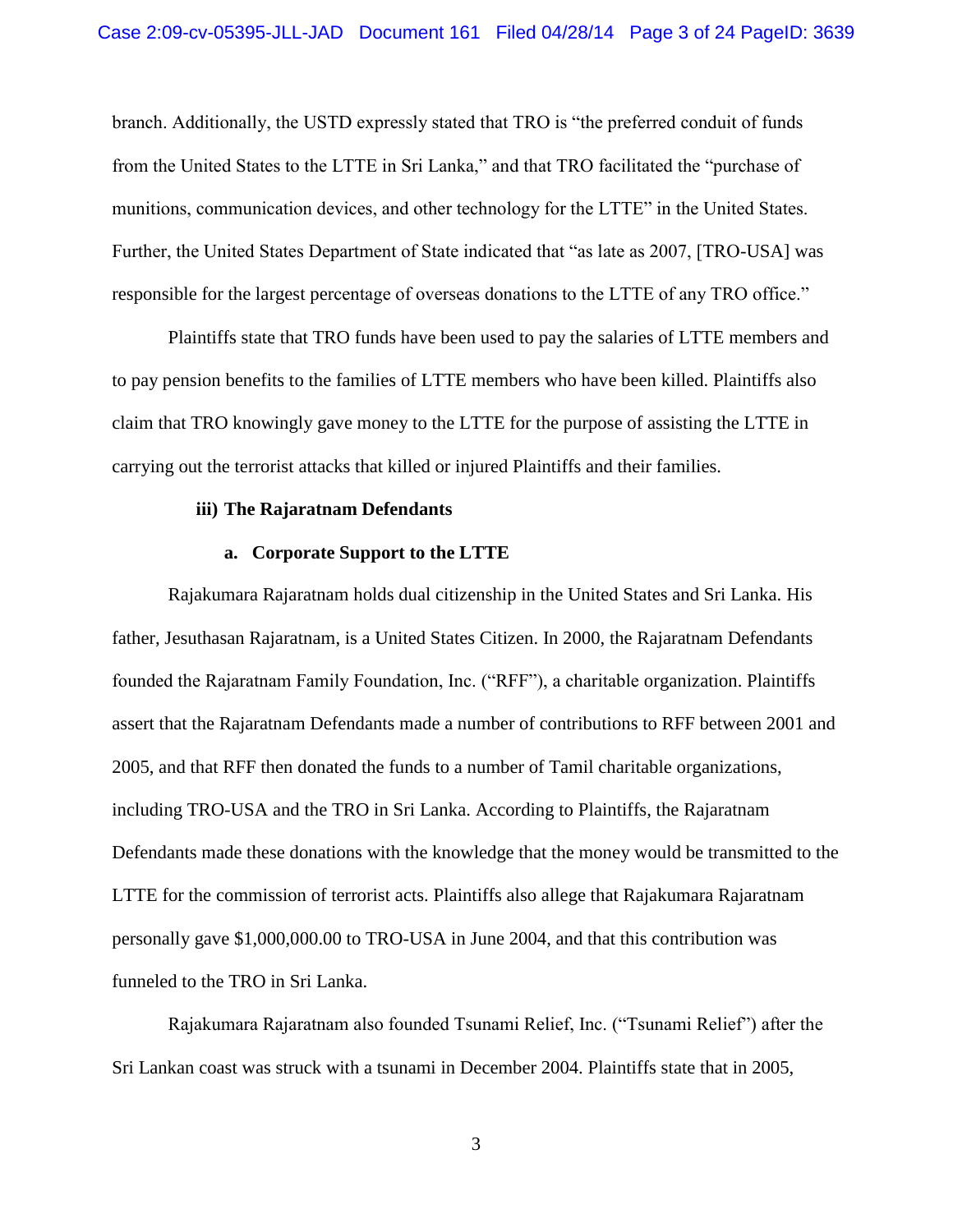Tsunami Relief took in \$7,085,115.00 in direct public contributions, and donated \$2,000,000.00 to the TRO in Sri Lanka. In July 2005, U.S. Embassy officials in Sri Lanka announced that the United States would not support regional relief efforts that would give LTTE control or management of relief funds. In 2006, Tsunami Relief took in \$152,853.00 in direct public contributions. In 2006, Tsunami Relief also donated \$500,000.00 to the TRO in Sri Lanka, and \$1,000,000.00 to TRO-USA. Plaintiffs state that Rajakumara Rajaratnam directed Tsunami Relief to donate that money with the knowledge that it would be funneled by TRO to the LTTE in order to help the LTTE carry out its bombings.

## **b. Personal Support to the LTTE**

Plaintiffs state that LTTE operatives have identified Jesuthasan Rajaratnam as a source for money used to bribe United States officials in connection with LTTE's attempts to remove itself from the United States' list of FTOs. Plaintiffs also state that Jesuthasan Rajaratnam has attended a number of fundraisers sponsored by LTTE charitable trust groups, and that he has hosted LTTE supporters and various fundraiser speakers at his home in New Jersey,

In November 2002, Rajakumara Rajaratnam was a guest speaker at a fundraising event held by the Ilankai Tamil Sangam Association in North Brunswick, New Jersey. Plaintiffs state that an LTTE flag and informational brochures concerning the LTTE were placed on a table in the conference hall. In his speech, Rajakumara Rajaratnam referred to the struggle in Sri Lanka and asked those in attendance to support the struggle. Donations were collected at this fundraiser by TRO.

### **c. Contact between Rajakumara Rajaratnam and LTTE Leaders**

In 2006 and 2007, United States authorities arrested LTTE operatives for materially supporting the LTTE. One of these operatives was Karunakaran Kandasamy. In 2009,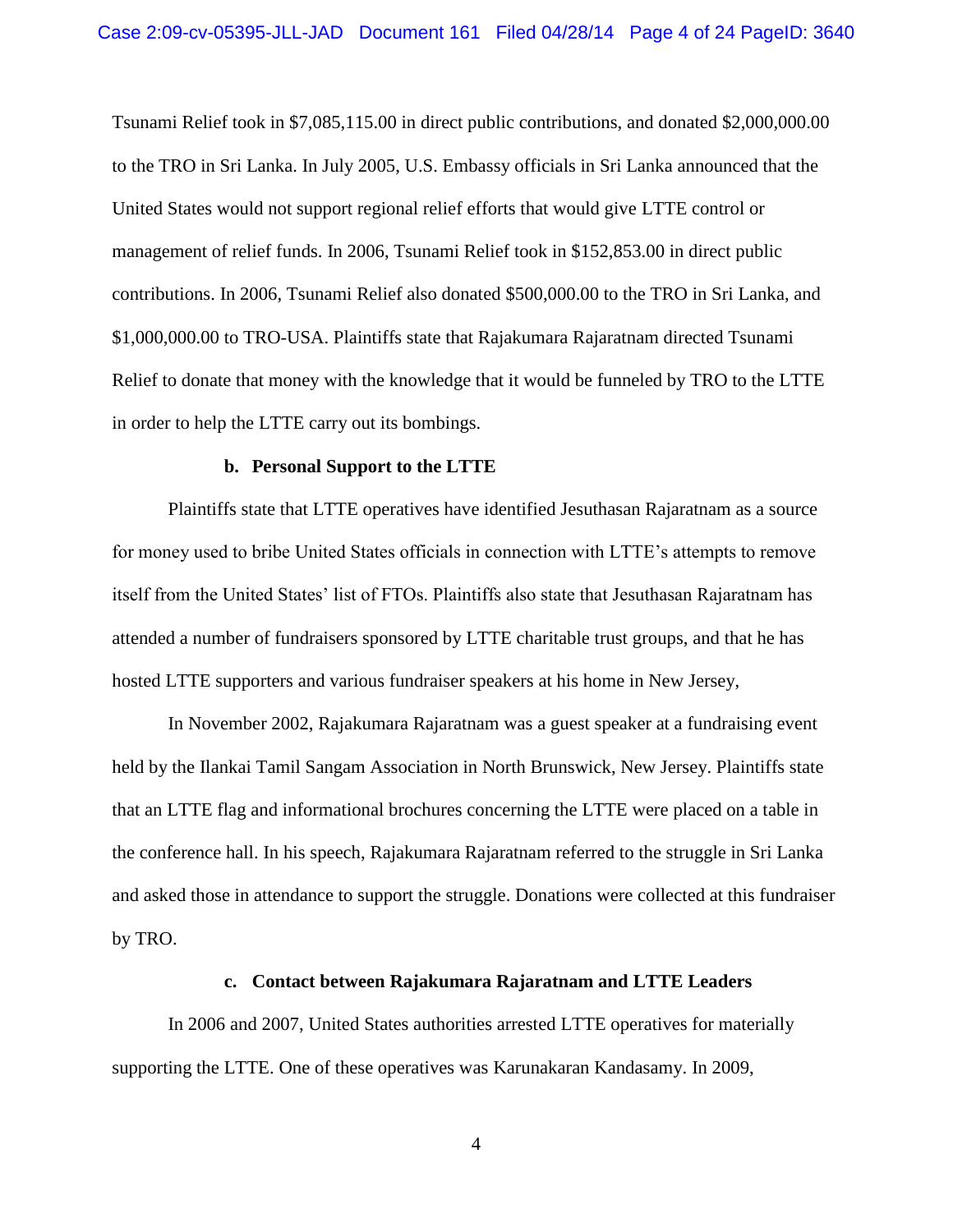Kandasamy pleaded guilty to all charges of materially supporting the LTTE that were filed against him.

Plaintiffs state that one of Kandasamy's responsibilities was arranging meetings in LTTE controlled areas in Sri Lanka between LTTE leaders and LTTE supporters from the United States. Plaintiffs claim that between December 2002 and June 2003 Kandasamy tried to arrange meetings between Rajakumara Rajaratnam and his family and LTTE leader Vellupillai Prabhakaran. In letters written to Sri Lankan LTTE leaders, Kandasamy stated that Rajakumara Rajaratnam was "among the people who provide financial support for our struggle for freedom" and is someone who "has been working actively on the forefront." Kandasamy also wrote that Rajakumara Rajaratnam's "long lasting desire to meet and discuss with [Prabhakaran] is the prime reason for approaching you."

Additionally, in August 2009, LTTE leader Selvarasa Pathmanathan was captured and extradited to Sri Lanka. Plaintiffs state that Pathmanathan recently admitted that Rajakumara Rajaratnum knowingly provided financial support to the LTTE. Further, Plaintiffs claim that LTTE operative Vijayshanthar Patpanathan has confirmed to law enforcement officials that Rajakumara Rajaratnam donated \$1,000,000.00 to the LTTE after a successful terrorist attack made by the LTTE in 2000.

## **B. Procedural Background**

Plaintiffs filed a Complaint against the Rajaratnam Defendants and TRO on October 22, 2009, alleging i) aiding and abetting crimes against humanity, ii) aiding and abetting acts of terrorism, iii) reckless disregard, iv) negligence, v) wrongful death, vi) survival action, and vii) negligent/intentional inflection of emotional distress (ECF No. 1). The Rajaratnam Defendants filed a Motion to Dismiss on December 16, 2009, arguing that the Complaint should be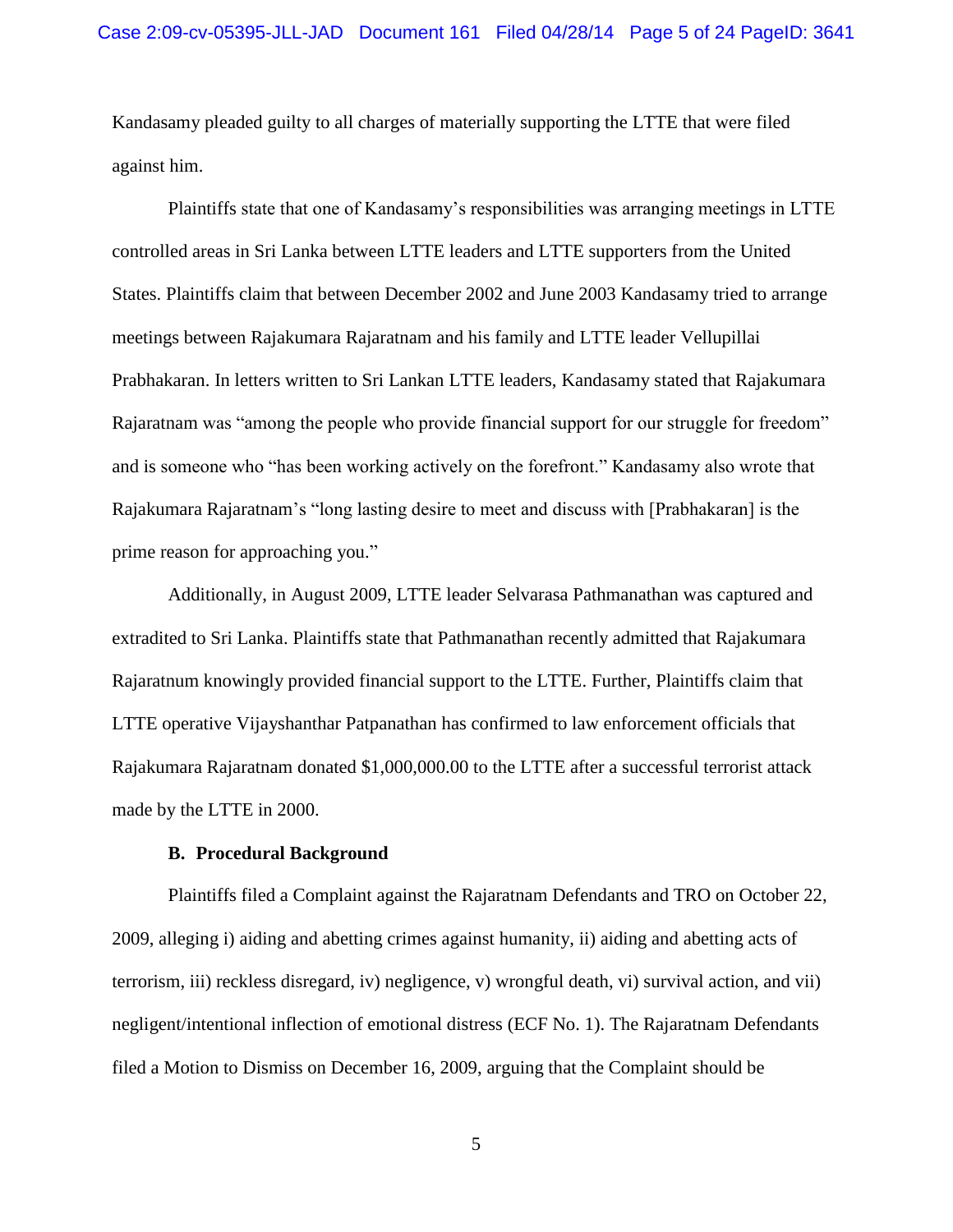dismissed for lack of subject matter jurisdiction, failure to exhaust, forum non conveniens, and failure to state a claim (ECF No. 23). TRO filed a Motion to Dismiss on March 12, 2010, arguing that the Complaint should be dismissed for lack of personal jurisdiction, lack of subject matter jurisdiction, failure to state a claim, failure to exhaust, and forum non conveniens (ECF No. 35). On August 26, 2010, the Honorable Dennis M. Cavanaugh, United States District Judge dismissed Plaintiffs' aiding and abetting acts of terrorism, reckless disregard, negligence, wrongful death, and survival action claims (ECF No. 48). Judge Cavanaugh also dismissed count seven in part, finding that Plaintiffs stated a claim for intentional infliction of emotional distress, but not for negligent inflection of emotional distress. Judge Cavanaugh did not dismiss count one (aiding and abetting crimes against humanity), and he reserved judgment concerning the issues of i) personal jurisdiction over TRO, ii) failure to exhaust, and iii) forum non conveniens. Further, with respect to the issue of personal jurisdiction over TRO, Judge Cavanaugh ordered the parties to conduct jurisdictional discovery.

On September 9, 2010, the Rajaratnam Defendants filed a Motion for Reconsideration, and alternatively moved for certification of the Court's opinion for an interlocutory appeal (ECF No. 51). On November 23, 2010, TRO filed a Second Motion to Dismiss, arguing that the newly decided Second Circuit decision in Kiobel v. Royal Dutch Petroleum Co., 621 F.3d 111 (2d Cir. 2010), demonstrated that the Court must dismiss count one against TRO for lack of subject matter jurisdiction under the Alien Tort Statute ("ATS") (ECF No. 60). On May 18, 2011, Judge Cavanaugh denied the Rajaratnam Defendants' Motion for Reconsideration and request for certification of an interlocutory appeal (ECF No. 92). On June 30, 2011, Judge Cavanaugh denied TRO's Second Motion to Dismiss for lack of subject matter jurisdiction, stating that "[t]he Kiobel decision is not binding on this Court, and at most it represents a circuit split on the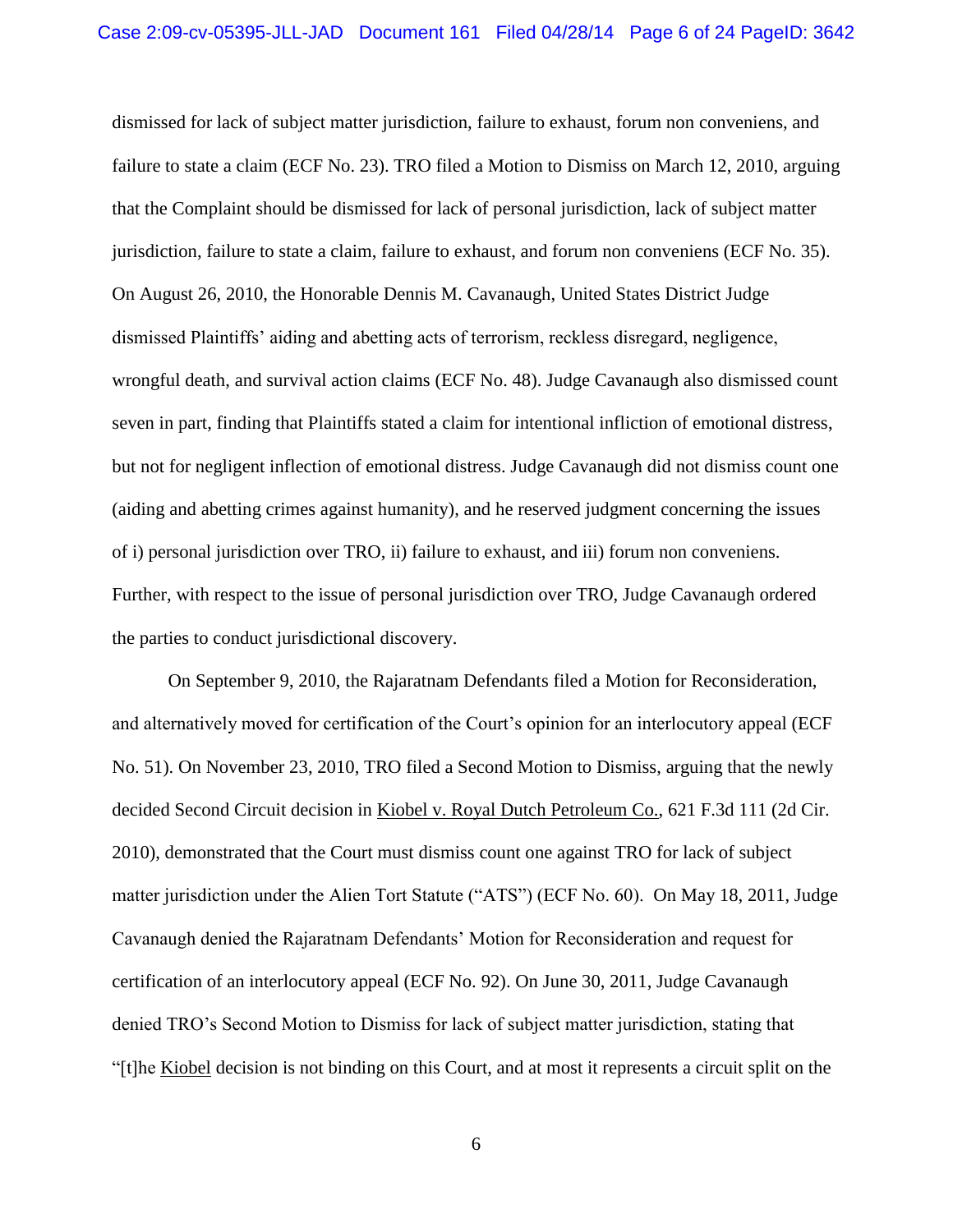issue of corporate liability under the ATS" (ECF No. 94 at 2). On July 11, 2011, TRO filed a Motion for Certificate of Appealability of the Court's June 30, 2011 Opinion (ECF No. 96). On February 14, 2012, Judge Cavanaugh held in abeyance the Motion for Certificate of Appealability, ordering TRO to move for relief or renew its Certificate after the Supreme Court rendered a decision in Kiobel, as the Supreme Court had recently granted a petition for a writ of certiorari for this case (ECF No. 110).

After the Supreme Court's decision in Kiobel was rendered, the Rajaratnam Defendants and Plaintiffs submitted several letters to the Court, making arguments regarding Kiobel's impact on this case (See ECF Nos. 134-37). On May 2, 2013, Judge Cavanaugh ordered TRO to resubmit its Certificate of Appealability or other relief requested, and ordered that the parties were to submit supplemental briefs (ECF No. 138). In a May 13, 2013 Letter Order, Judge Cavanaugh clarified that each of the parties were to submit a brief by June 10, 2013, addressing the remaining issues in this case, including the issues the Court reserved ruling on in its August 26, 2010 Opinion (ECF No. 140). Judge Cavanaugh also allowed each party to file a Letter Reply to the briefs.

Plaintiffs submitted their supplemental brief on June 10, 2013, arguing that i) Kiobel does not change the Court's ruling that it has subjection matter jurisdiction over Plaintiffs' ATS claim, ii) Defendants' arguments regarding forum non conveniens and exhaustion of remedies must fail, and iii) personal jurisdiction exists over TRO in New Jersey (ECF No. 141). The Rajaratnam Defendants and TRO also submitted supplemental briefs on June 10, 2013 (ECF No. 142-43). Plaintiffs submitted a Letter Reply on June 25, 2013 (ECF No. 145). The Rajaratnam Defendants and TRO also submitted Letter Replies on June 25, 2013 (ECF Nos. 147-48).

On August 20, 2013, Plaintiffs submitted a Letter asking the Court to consider the August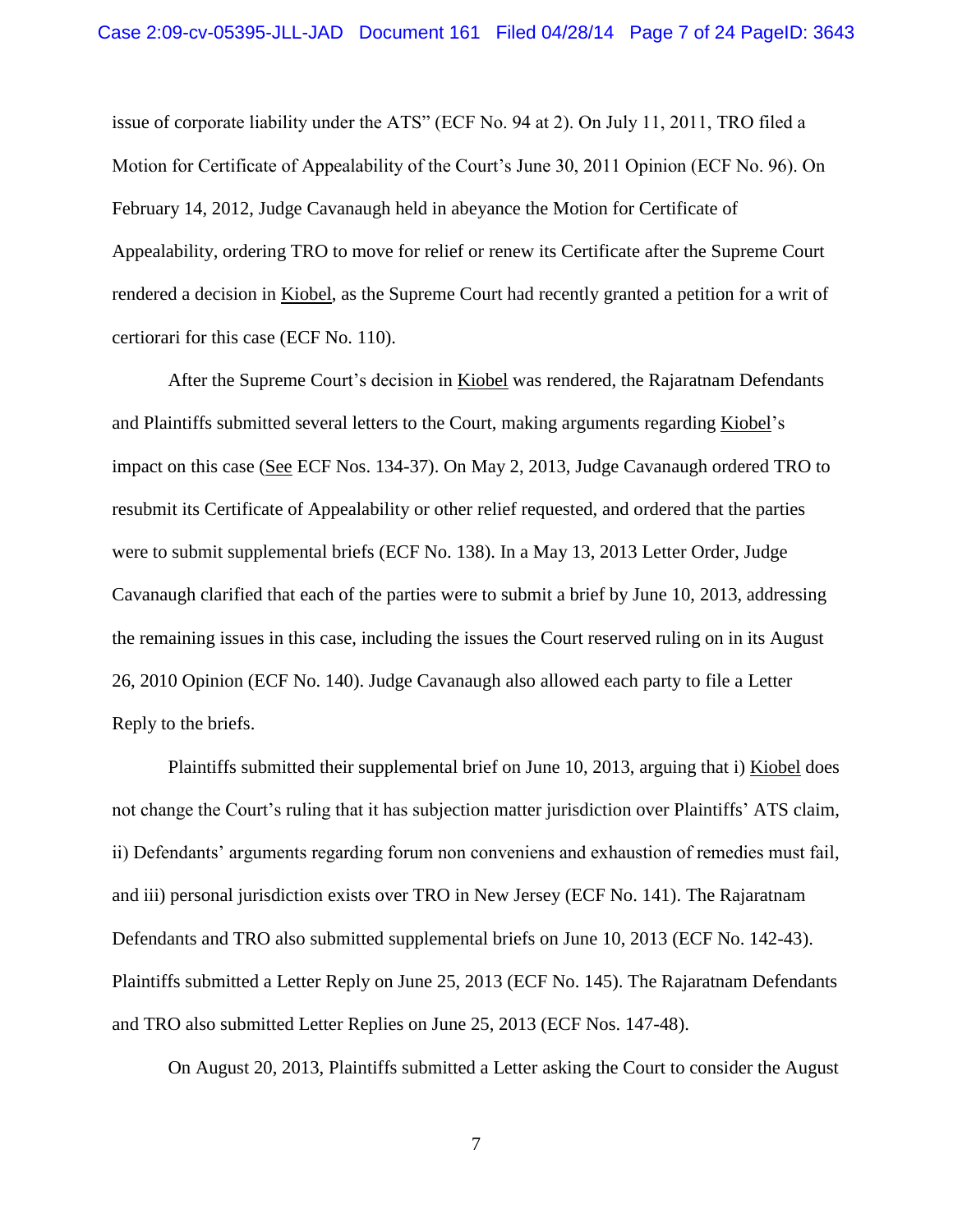14, 2013 decision of the District of Massachusetts in Sexual Minorities Uganda v. Lively, 960 F.Supp.2d 304 (D. Mass. 2013) (ECF No. 149). The Rajaratnam Defendants submitted a Letter on August 27, 2013, disputing Plaintiffs' August 20, 2013 Letter, and asking the Court to consider the August 21, 2013 decision of the Second Circuit Court of Appeals in Balintulo v. Daimer, 727 F.3d 174 (2d Cir. 2013) (ECF No. 150). Plaintiffs submitted a Letter on August 30, 2013, disputing the arguments raised in the Rajaratnam Defendants' August 27, 2013 Letter (ECF No. 151).

On November 19, 2013, Plaintiffs submitted a Letter asking the Court to consider the November 4, 2013 decision of the Third Circuit Court of Appeals in Ben-Haim v. Newman, 543 F. App'x 152 (3d Cir. 2012) (ECF No. 153). The Rajaratnam Defendants submitted a Letter on November 27, 2013, disputing Plaintiffs' November 19, 2013 Letter (ECF No. 155).

On April 10, 2014, this case was reassigned to the Honorable Jose L. Linares, United States District Judge and the Honorable Joseph A. Dickson, United States Magistrate Judge (ECF No. 157).

## **II. DISCUSSION**

## **A. Personal Jurisdiction Over TRO**

### **i) Jurisdiction Based on Physical Presence**

Plaintiffs first argue that personal jurisdiction was obtained over TRO through service of process upon Ramanathan Ranjan ("Ranjan"), a director of TRO, in New Jersey. To support this proposition, Plaintiffs rely on Burnham v. Superior Court of California, 495 U.S. 604, 619 (1990), where the Supreme Court found that "jurisdiction based on physical presence alone constitutes due process because it is one of the continuing traditions of our legal system that define the due process standard of 'traditional notions of fair play and substantial justice.'"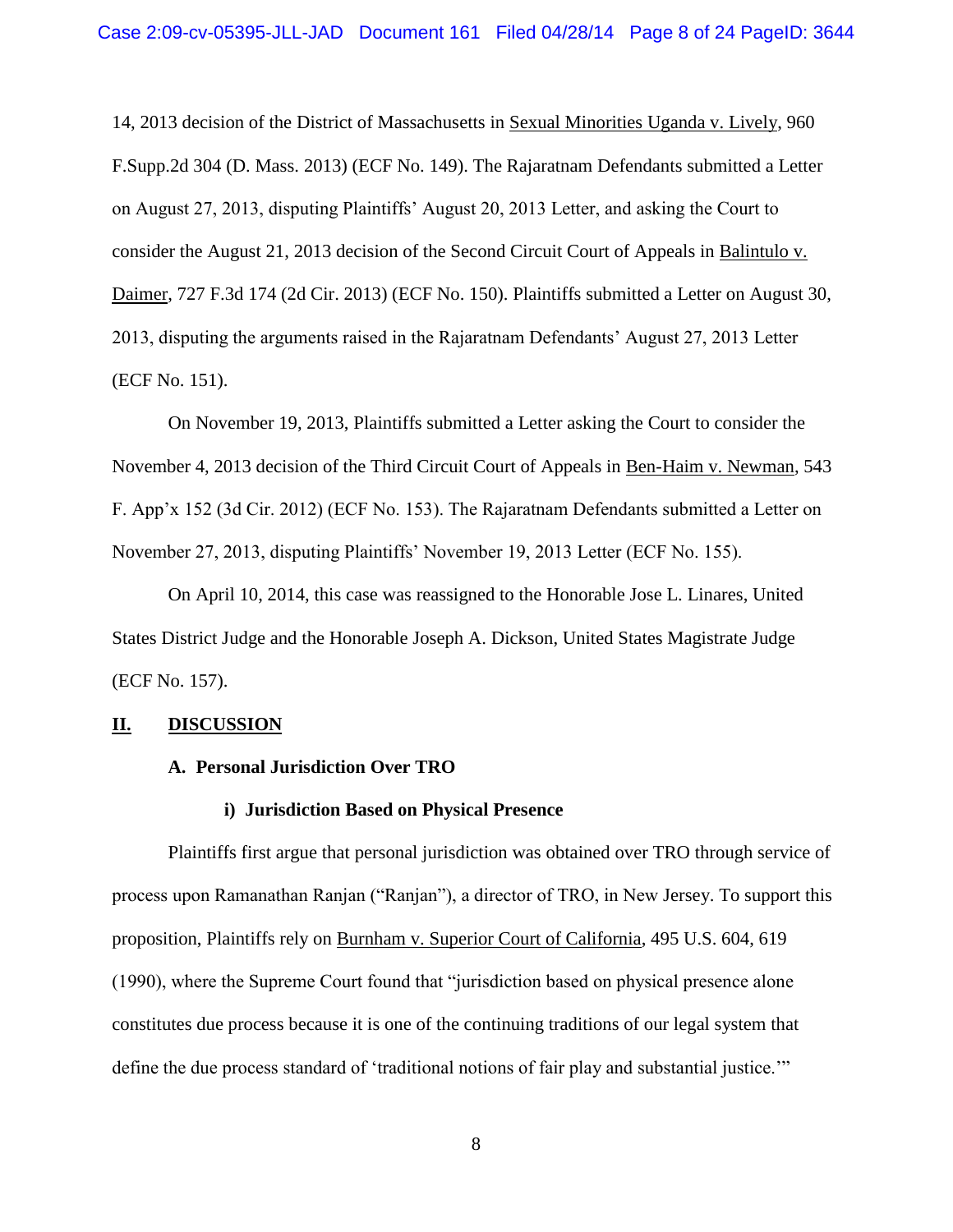However, Plaintiffs' reliance on Burnham is misplaced, as the holding in Burnham only applies to individuals, not corporations.. See Wenche Siemer v. Learjet Acquisition Corp., 966 F.2d 179, 182 (5th Cir. 1992) ("Burnham did not involve a corporation and did not decide any jurisdictional issue pertaining to corporations."); Citibank, N.A. v. Estate of Simpson, 676 A.2d 172, 177 (N.J. Super. Ct. App. Div. 1996) (stating that "a foreign corporation or unincorporated association would not be subject to this State's *in personam* jurisdiction merely because a person authorized to receive service on its behalf happened to be present in this State and was personally served here"); Hunt v. Global Incentive & Meeting Mgmt., No. 09-4921, 2010 WL 3740808, at \*8 n.7 (D.N.J. Sept. 20, 2010) ("The Court notes that Plaintiffs personally served [Defendant] in both his individual capacity and as a corporate officer of GIM in Arlington, Texas. While this method of service would have been sufficient to extend personal jurisdiction in Texas over [Defendant] himself, it would most likely not be sufficient to extend personal jurisdiction over Defendant GIM." (internal citation omitted)). As such, this Court will address whether general or specific jurisdiction exists over TRO, and will consider the deposition of Ranjan provided by Plaintiffs at the conclusion of the jurisdictional discovery period.

### **ii) General Jurisdiction**

Plaintiffs argue that this Court has general jurisdiction over TRO because i) Ranjan's New Jersey's office operated as a *de facto* headquarters for TRO's business activities within New Jersey, ii) the address, phone number, and fax number of the New Jersey office were regularly used to promote TRO's activities within New Jersey, iii) TRO raised a substantial amount of money within New Jersey between 1997 and 2005; iv) Ranjan organized a number of TRO events and fundraiser in New Jersey at least once a year between 1999 and 2005, each time renting a venue in New Jersey, taking out insurance in New Jersey, marketing in New Jersey,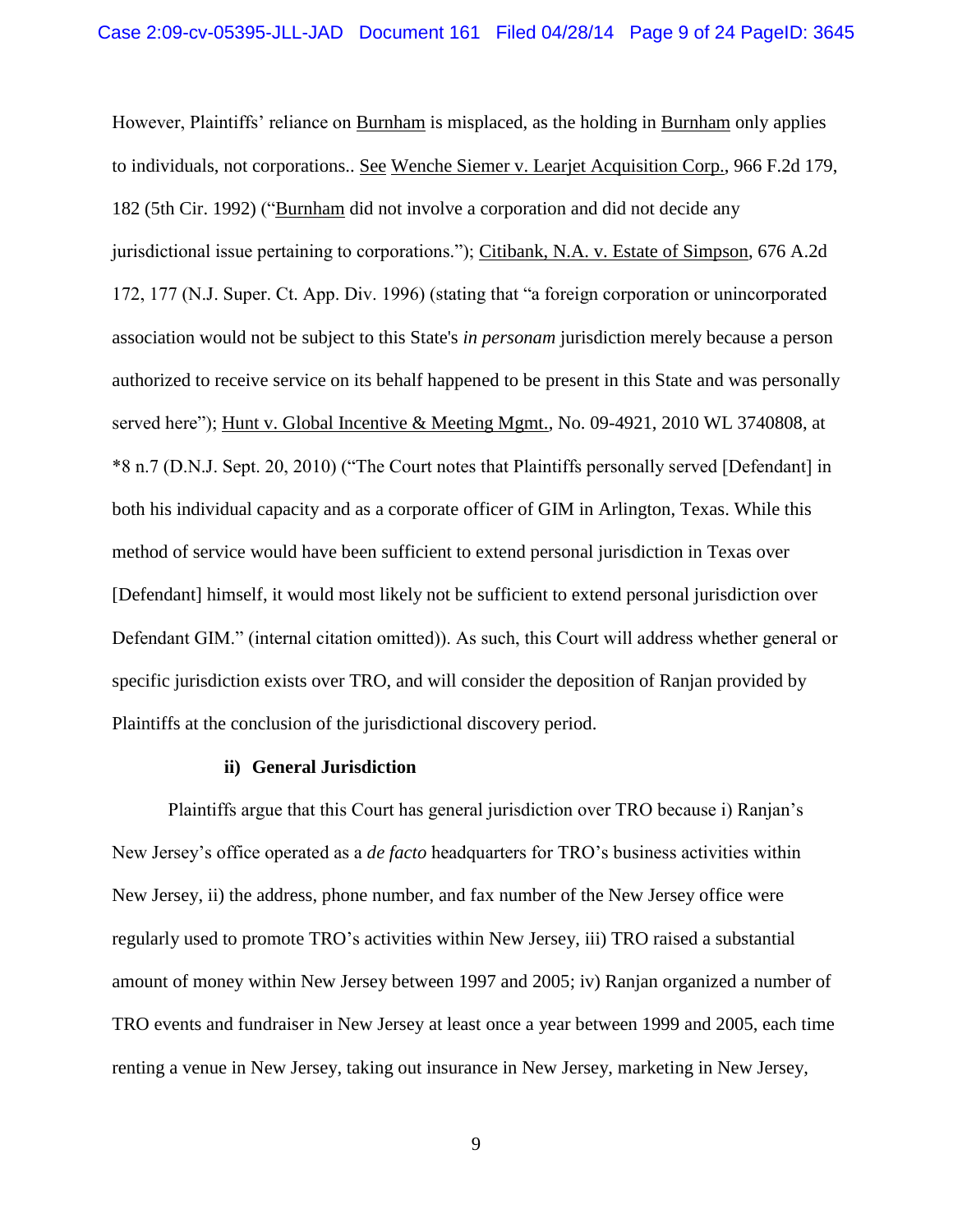and recruiting volunteers in New Jersey; and v) TRO's English-language website is operated from New Jersey.

The parties first argue over the time period that this Court should analyze to determine whether there is general jurisdiction over TRO. TRO argues that Plaintiffs cannot establish general jurisdiction because all of the relevant activities that took place in New Jersey occurred years before the Complaint was filed in 2009. The Court rejects this argument. To determine general jurisdiction, a court must "examine [the defendant's] contacts over a 'reasonable period' of time." Leja v. Schmidt Mfg., Inc., No. 01-5042, 2005 WL 1366533, at \*4 (D.N.J. June 7, 2005). There is no bright-line rule as to how many years constitutes a reasonable period of time, as various courts have found that three years, five years, and seven years were all reasonable. See Metro. Life Ins. Co. v. Robertson-Ceco Corp., 84 F.3d 560, 569 (2d Cir. 1996) (citing cases). Further, in Metro, the Second Circuit found that the district court erred in limiting its jurisdictional analysis to the year 1993 when it previously allowed for jurisdictional discovery for the years 1987-1993. Id. In the present case, on December 6, 2010, Magistrate Judge Dickson found that the applicable time period for the parties' jurisdictional discovery was October, 1, 2001, to the present (See ECF No. 71). As such, this Court will assess general jurisdiction within the time period provided by Judge Dickson.

However, even when considering TRO's contacts with New Jersey within the time frame favored by Plaintiffs, general jurisdiction over TRO is not warranted. General jurisdiction may be exercised over a defendant when it "has 'continuous and systematic' contacts with the forum, whether or not those contacts are related to the plaintiff's cause of action." Metcalfe v. Renaissance Marine, Inc., 566 F.3d 324, 334 (3d Cir. 2009) (quoting Helicopteros Nacionales de Colombia, S.A. v. Hall, 466 U.S. 408, 416 (1984)). In Goodyear Dunlop Tires Operations, S.A.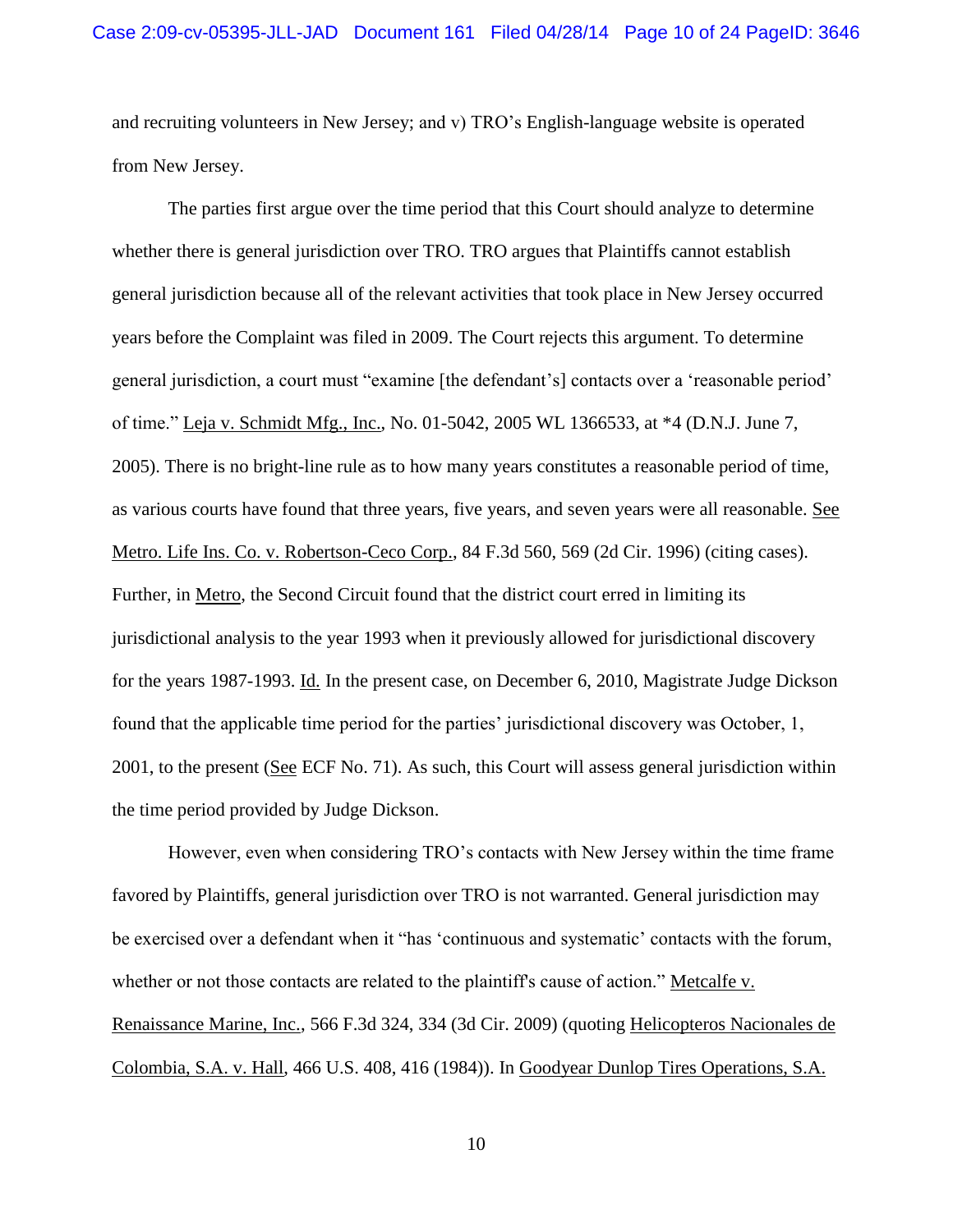v. Brown, 131 S. Ct. 2846, 2851 (2011), the Supreme Court clarified that the appropriate test is whether a corporation's "affiliations with the State are so 'continuous and systematic' as to render them essentially at home in the forum State." The Supreme Court recently reaffirmed the "at home" test as the proper inquiry. See Daimler AG v. Bauman, 134 S. Ct. 746, 761 (2014) (stating that "the inquiry under Goodyear is not whether a foreign corporation's in-forum contacts can be said to be in some sense 'continuous and systematic,' it is whether that corporation's 'affiliations with the State are so continuous and systematic as to render [it] essentially at home in the forum State'"). In **Daimler**, the plaintiffs filed suit against a German corporation in California. Id. at 751. The corporation's subsidiary in the United States had several California based facilities and a regional office located in California. Id. at 752. However, the Supreme Court found that "[e]ven if we were to assume that . . . [the subsidiary's] contacts are imputable to [the German corporation], there would still be no basis to subject [the German corporation] to general jurisdiction in California." Id. at 760.

In the present case, TRO's New Jersey contacts are not so continuous and systematic that they render TRO "at home" in this state. The fact that Ranjan organized events and fundraisers once a year cannot meet this heightened standard. Further, while Plaintiffs focus on the fact that Ranjan maintained a *de facto* office in New Jersey, they do not point to any substantial activities that occurred as a result of this office other than the fundraising. It is clear from Daimler that the physical presence of a corporation in a state does not necessarily render the corporation "at home" in that state. Finally, Plaintiffs point to the maintenance of TRO's English-language website in New Jersey. While this is certainly a continuous activity, it falls short satisfying the "at home" test. See, e.g., Applied Food Sciences, Inc. v. New Star 21, Inc., No. W-07-CA-359, 2009 WL 9120113, at \*3 (W.D. Tex. Jan. 23, 2009) (finding that the fact that "one of the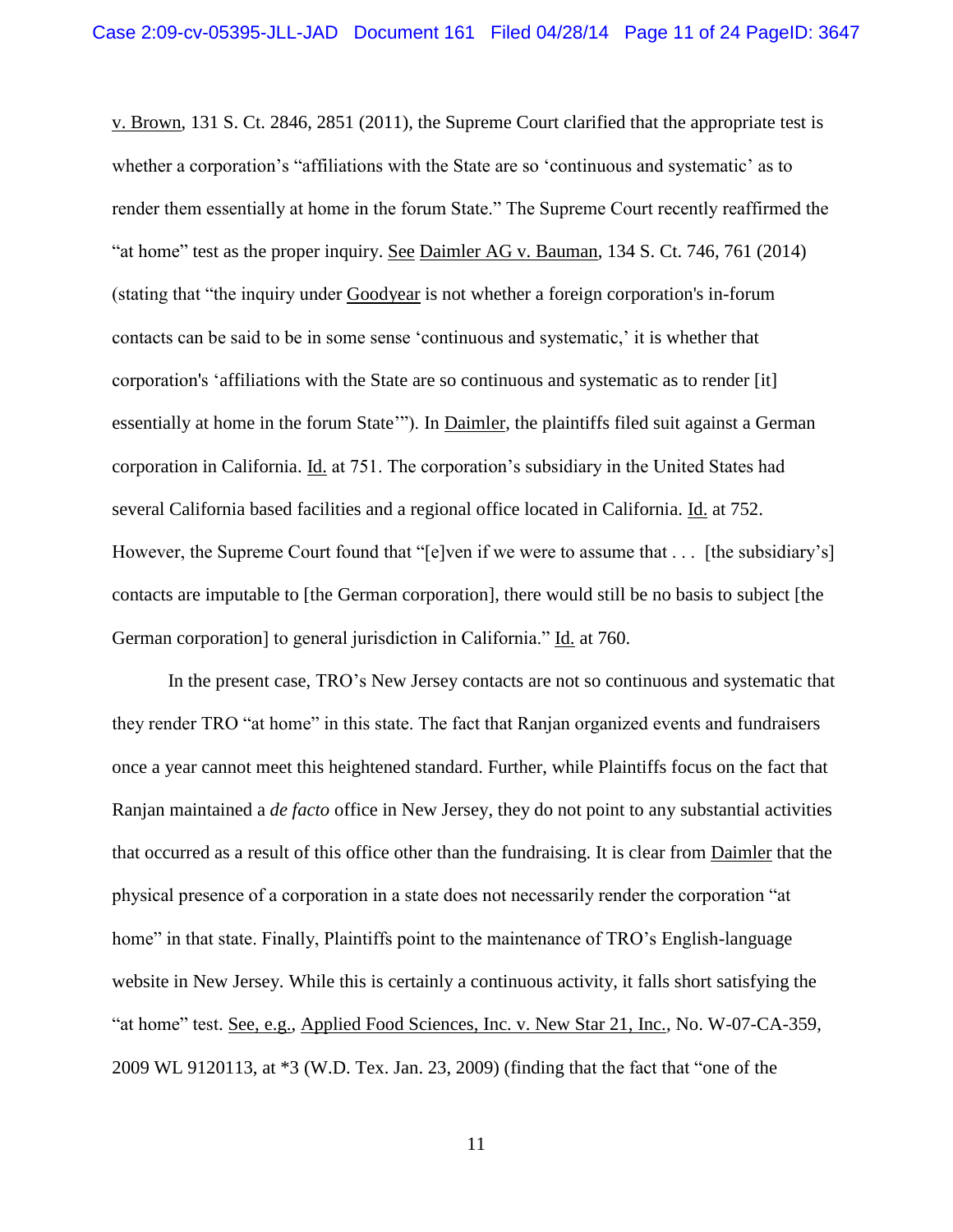websites operated by [the defendants] was allegedly hosted from a server in Texas" was not sufficient to confer general jurisdiction over the defendants). As the Supreme Court stated in Daimler, the exercise of general jurisdiction simply based on a corporation's "substantial, continuous, and systematic course of business" within a state is an "unacceptably grasping" formulation. 134 S. Ct. at 761.

As such, this Court finds that there is no general jurisdiction over TRO in New Jersey.

## **iii) Specific Jurisdiction**

A court may exercise specific jurisdiction over a defendant when the defendant has "'purposefully directed' his activities at residents of the forum and the litigation results from alleged injuries that 'arise out of or relate to' those activities." Metcalfe v. Renaissance Marine, Inc., 566 F.3d 324, 334 (3d Cir. 2009) (quoting Burger King Corp. v. Rudzewicz, 471 U.S. 462, 472 (1985)). Even a single contact can establish specific jurisdiction if the contact "creates a substantial connection with the forum." Miller Yacht Sales, Inc. v. Smith, 384 F.3d 93, 96 (3d Cir. 2004). If a court finds that the defendant purposefully directed its activities at the forum and that the plaintiff's injuries arise out of the defendant's activities, it must then consider "whether the exercise of jurisdiction otherwise 'comport[s] with 'fair play and substantial justice.'" D'Jamoos ex rel. Estate of Weingeroff v. Pilatus Aircraft Ltd., 566 F.3d 94, 102 (3d Cir. 2009) (quoting Burger King, 471 U.S. at 476)).

Here, TRO directed its activities towards New Jersey when it held numerous fundraisers in the state and solicited money from its residents. TRO argues that its fundraising activities in New Jersey were only a small piece of a national solicitation structure. However, based on the facts alleged by Plaintiffs, the solicitation activities within New Jersey were hardly an insignificant piece of that structure, and the fact that additional fundraising may have occurred in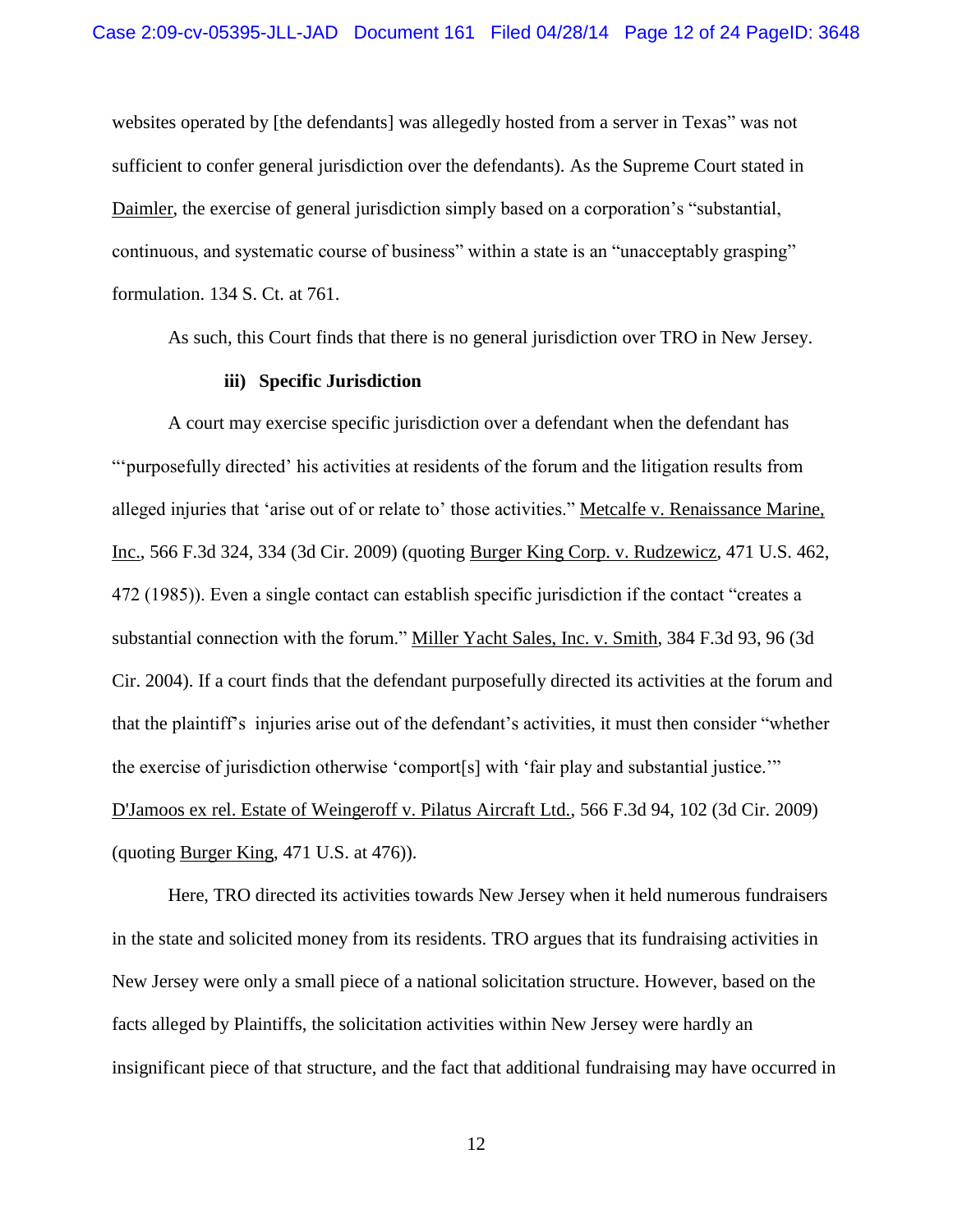other states does not defeat Plaintiffs' claims.

While Plaintiffs have shown that TRO directed its activities towards New Jersey, they have not shown that the injuries in this case arose from TRO's New Jersey activities. The Third Circuit has stated that this inquiry begins with a "but-for" causation test, which is satisfied "when the plaintiff's claim would not have arisen in the absence of the defendant's contacts." O'Connor v. Sandy Lane Hotel Co., Ltd., 496 F.3d 312, 319 (3d Cir. 2007). See also Med. Transcription Billing Corp. v. Bronx-Lebanon Hosp. Ctr., No. 12-1028, 2012 WL 2369425, at \*3 (D.N.J. June 20, 2012) ("In O'Connor*,* the United States Court of Appeals for the Third Circuit fully addressed [the relatedness requirement] for the first time. There, the court held that but-for causation was a necessary requirement for establishing relatedness between a defendant's purposeful contacts and each specific cause of action."); Stinnett v. Atl. City Showboat, Inc., No. 07-4743, 2008 WL 1924125, at \*6 n.3 (E.D. Pa. Apr. 28, 2008) (stating that "district courts are advised to ensure the existence of 'some minimal link between contacts and claims' by beginning their analysis 'with but-for causation'"). Here, Plaintiffs have not set forth facts that establish that the LTTE's bombings would not have occurred but for TRO's New Jersey-specific activities. While Plaintiffs' allegations indicate that TRO raised money in New Jersey with the intent that the money would eventually reach the LTTE, Plaintiffs have not shown that any of the money raised by TRO in New Jersey was used to facilitate the relevant bombings. In response to this argument, Plaintiffs point to the following statement by the Third Circuit in O'Connor: "Our relatedness analysis . . . requires neither proximate causation nor substantive relevance. It is enough that a meaningful link exists between a legal obligation that arose in the forum and the substance of the plaintiffs' claims." 496 F.3d at 324 (internal citation omitted). However, although Plaintiffs need not establish proximate causation, this does not fix their failure to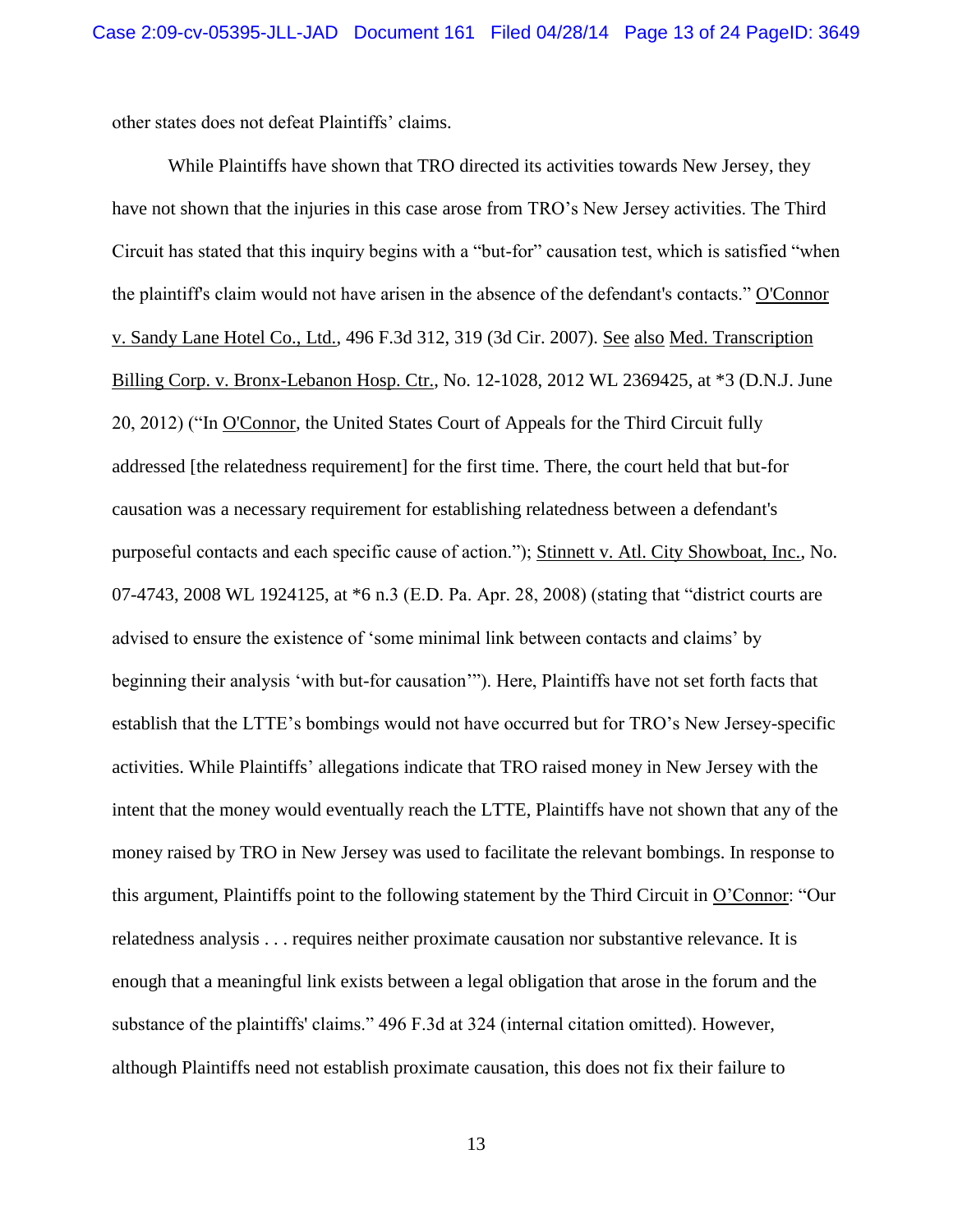establish but-for causation. As such, this Court cannot find that specific jurisdiction exists over TRO in New Jersey. Accordingly, the Complaint is dismissed against TRO without prejudice.

## **B. Subject Matter Jurisdiction**

### **i) The Alien Tort Statute and Kiobel**

The ATS provides a district court with original jurisdiction over a civil action brought (1) by an alien, (2) for a tort, (3) that was committed in violation of the law of nations or a treaty of the United States. 28 U.S.C. § 1350. Federal courts may recognize claims under the ATS based "on the present-day law of nations" that "rest on a norm of international character accepted by the civilized world and defined with a specificity comparable to the features of the 18th century paradigms [the Supreme Court has] recognized." Sosa v. Alvarez-Machain, 542 U.S. 692, 725 (2004). In Kiobel v. Royal Dutch Petroleum Co., 133 S. Ct. 1659 (2013), the Supreme Court addressed the question of whether the ATS covers tortious acts that occurred outside of the United States.

In Kiobel, the petitioners were Nigerian citizens residing in the United States who filed suit against Dutch, British, and Nigerian corporations under the ATS for "aid[ing] and abet[ing] the Nigerian Government in committing violations of the law of nations in Nigeria." Id. at 1662. The petitioners alleged, among other things, that the defendants helped the Nigerian government perpetrate attacks on villages in Nigeria by "providing the Nigerian forces with food, transportation, and compensation, as well as by allowing the Nigerian military to use respondents' property as a staging ground for attack." Id. at 1662-63.

The Supreme Court began its discussion by addressing the presumption against extraterritorial application, which is a cannon of statutory interpretation that provides that "[w]hen a statute gives no clear indication of an extraterritorial application, it has none." Id. at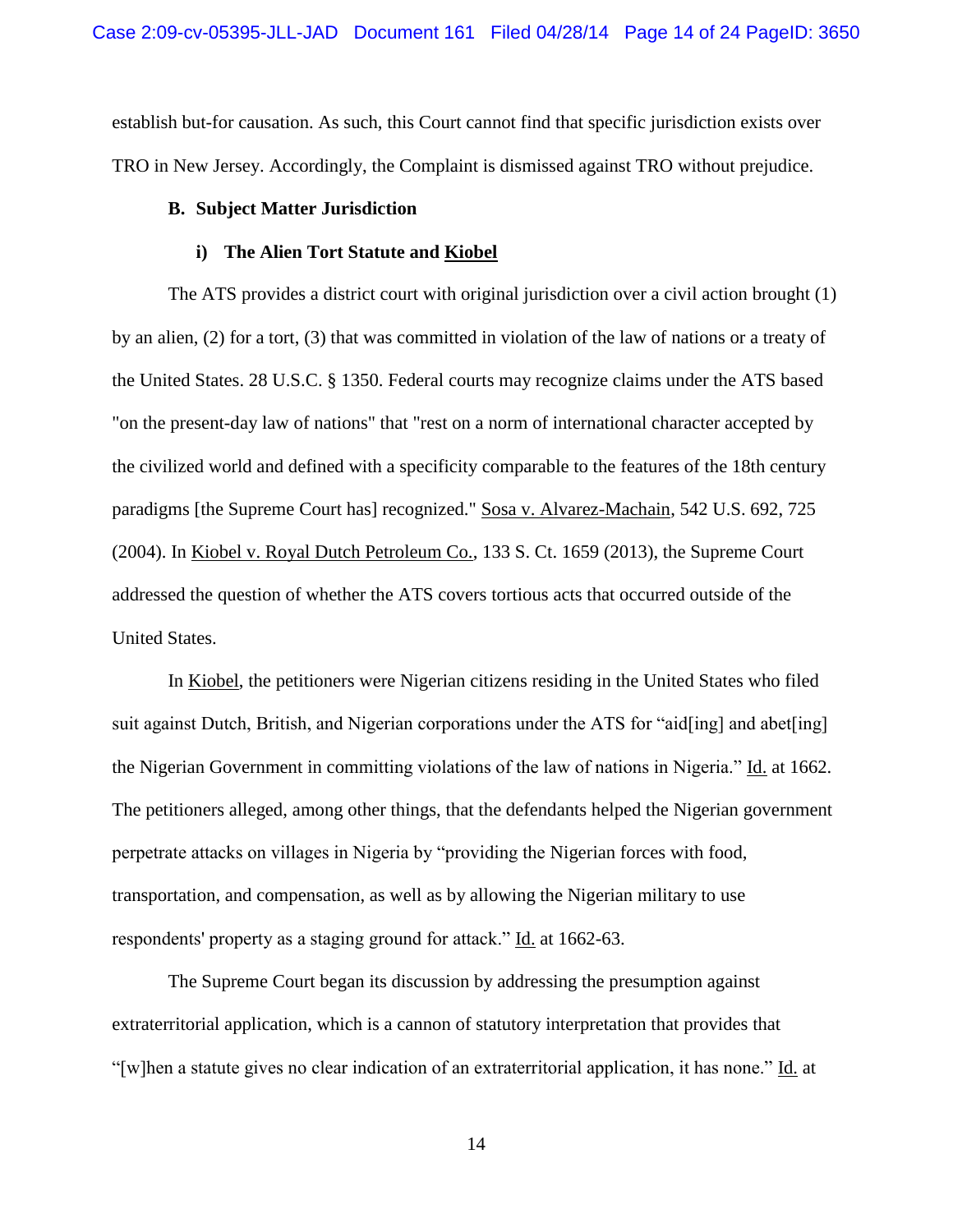1664 (quoting Morrison v. National Australia Bank Ltd., 130 S.Ct. 2869, 2878 (2010)). After examining the purposes of the presumption, the Court concluded that "[t]he principles underlying the presumption against extraterritoriality . . . constrain courts exercising their power under the ATS." Id. at 1665. Turning to the facts at hand, the Court found that the petitioners could not rebut the presumption because "all the relevant conduct took place outside the United States." Id. at 1669. The Court further stated that "even where [a plaintiff's] claims touch and concern the territory of the United States, they must do so with sufficient force to displace the presumption against extraterritorial application." Id. Finally, while the Court indicated that corporations can be found liable under the ATS, it stated that "mere corporate presence [does not] suffice[]." Id. Accordingly, the Court affirmed the Second Circuit's decision to dismiss the petitioners' ATS claim.

### **ii) Subsequent Cases Interpreting Kiobel**

This Court finds the cases addressed by the parties in the Letters filed subsequent to their briefs to be instructive. In Sexual Minorities Uganda v. Lively, 960 F.Supp.2d 304, 309 (D. Mass. 2013), the defendant was a United States citizen residing in Massachusetts, who allegedly took a number of actions in both the United States and Uganda to create "an atmosphere of harsh and frightening repression against LGBTI people in Uganda." One of the issues before the court was whether an ATS claim could be asserted against the defendant in light of Kiobel. Id. at 310. The court concluded that the case was distinguishable from Kiobel for two reasons: i) unlike the defendants in Kiobel, the defendant before it was a United States citizen, and ii) "the tortious acts committed by Defendant took place to a substantial degree within the United States, over many years, with only infrequent actual visits to Uganda." Id. at 321. With respect to the second reason, the court stated the following: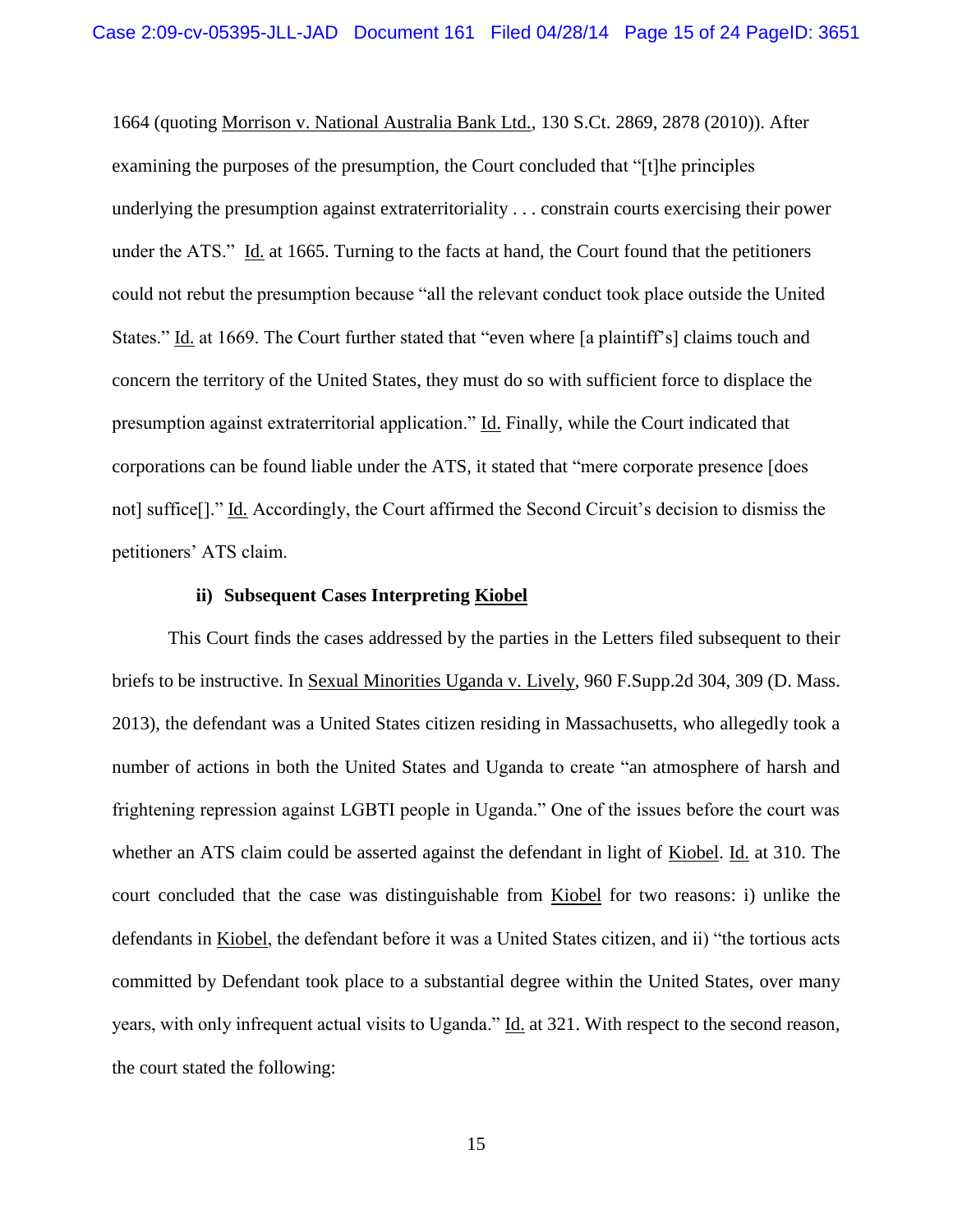The fact that the impact of Defendant's conduct was felt in Uganda cannot deprive Plaintiff of a claim. Defendant's alleged actions in planning and managing a campaign of repression in Uganda from the United States are analogous to a terrorist designing and manufacturing a bomb in this country, which he then mails to Uganda with the intent that it explode there. The Supreme Court has made clear that the presumption against the extraterritorial application of a statute comes into play only where a defendant's conduct lacks sufficient connection to the United States.

Id. at 321-22. The court also noted that the presumption against extraterritorial application "is based, in large part, on foreign policy concerns that tend to arise when domestic statutes are applied to foreign nationals engaging in conduct in foreign countries." Id. at 322. Because the case before it was not one "where a foreign national [was] being hailed into an unfamiliar court to defend himself," the court found the purpose of the presumption to be inapplicable. Id.

In contrast to Lively, in Balintulo v. Daimer, 727 F.3d 179-80 (2d Cir. 2013), the defendants were South African corporations who allegedly sold cars and computers to the South African government in order to help the government perpetrate rapes, torture, and killings. The plaintiffs argued that the Kiobel presumption was displaced "because of the compelling American interests in supporting the struggle against apartheid in South Africa." Id. at 191. The court rejected this argument, finding that the Supreme Court made it clear that "the ATS does not permit claims based on illegal conduct that occurred entirely in the territory of another sovereign." Id. at 192. The court further stated that "a common-law cause of action brought under the ATS cannot have extraterritorial reach simply because some judges, in some cases, conclude that it should." Id. Similarly, in Ben-Haim v. Neeman, 543 F. App'x 152, 155 (3d Cir. 2013), the Third Circuit affirmed the dismissal of an ATS claim because "the conduct that formed the basis of the ATS claims took place in Israel, and thus subject matter jurisdiction over [the claims] is lacking in the federal courts."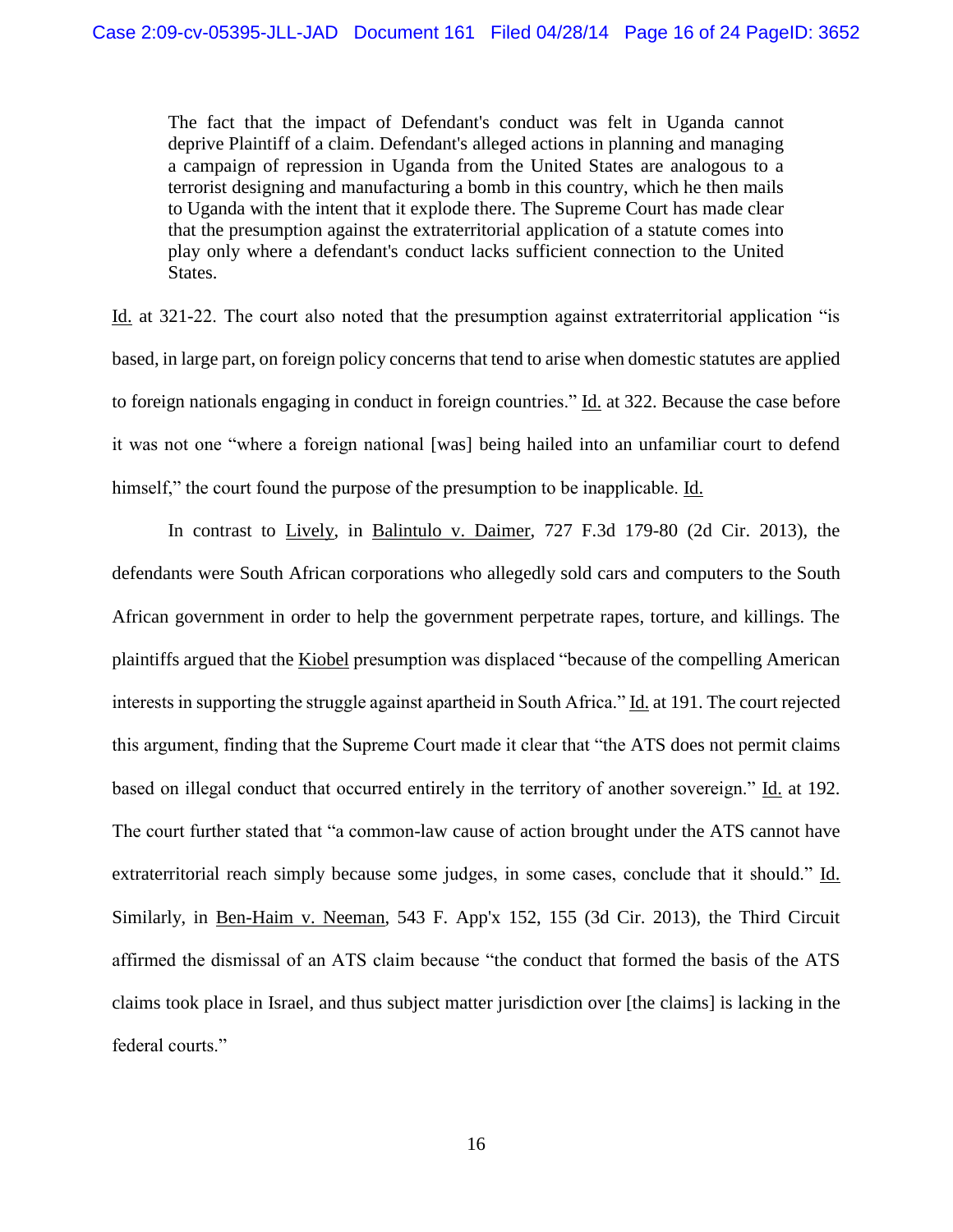## **iii) The Present Case**

## **a. Subject Matter Jurisdiction**

This Court rejects the Rajaratnam Defendants' argument that Judge Cavanaugh's finding that the Court has subject matter jurisdiction over Plaintiffs' ATS claim must be overturned in light of Kiobel. The Rajaratnam Defendants focus on the fact that all of the harm to Plaintiffs occurred in Sri Lanka. This argument would hold weight if the Plaintiffs were suing the LTTE for the actions it took in Sri Lanka. However, Plaintiffs are instead suing the Rajaratnam Defendants for their alleged actions that occurred within the United States. For example, Plaintiffs make the following allegations: i) Jesuthasan Rajaratnam hosted meeting with LTTE operatives and speakers for LTTE fundraisers at his home in New Jersey; ii) Rajakumara Rajaratnam personally gave \$1,000,000 to TRO-USA, and this money was subsequently funneled to the TRO in Sri Lanka; iii) the Rajaratnam Defendants created corporations in order to contribute money to organizations supporting the LTTE; and iv) LTTE operatives identified Jesuthasan Rajaratnam as a source for money used to bribe United States officials in connection with LTTE's attempts to remove itself from the United States' list of FTOs. In fact, Plaintiffs do not point to a single action taken by either Rajaratnam Defendant outside of the United States. This makes the present case distinguishable from Kiobel, Balintulo, and Ben-Haim, where all of the alleged illegal conduct occurred in foreign forums. As the court stated in Lively, "[t]he fact that the *impact* of [a defendant's] conduct was felt in [a foreign county] cannot deprive [a plaintiff] of a claim." 960 F.Supp.2d at 321-22 (emphasis added). Further, the Rajaratnam Defendants are United States citizens, and therefore, similar to Lively, this is not a case "where a foreign national is being hailed into an unfamiliar court to defend himself." Id. 322.

Accordingly, this Court finds that subject matter jurisdiction exists over the Rajaratnam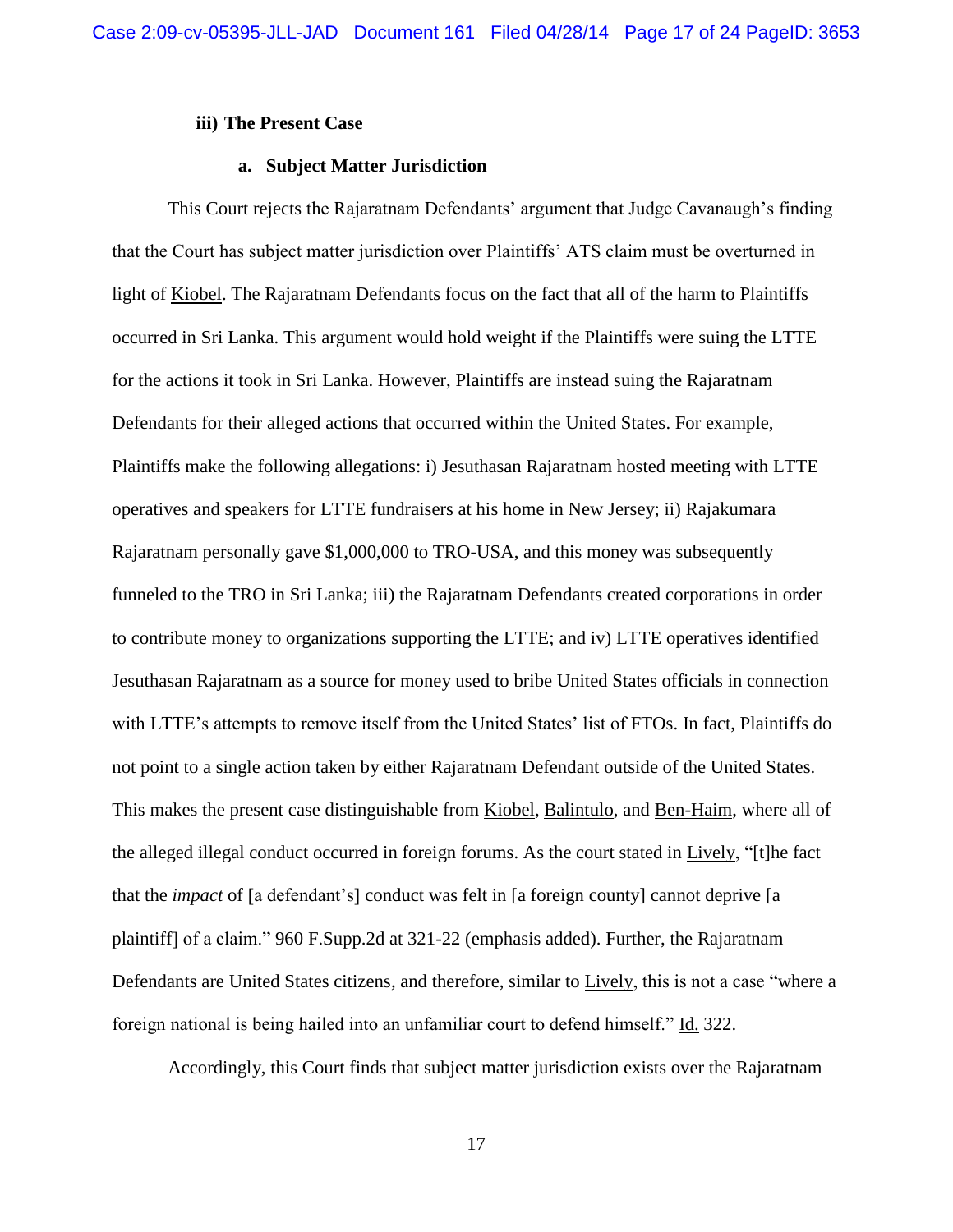Defendants.

## **b. Failure to State a Claim**

The Rajaratnam Defendants argue in their supplemental brief that Plaintiffs fail to state a claim for aiding and abetting crimes against humanity, an argument rejected by Judge Cavanaugh in his August 26, 2010 Opinion. This Court will not re-consider this decision. Judge Cavanaugh permitted the parties to file supplemental briefs addressing the issues he reserved ruling on, and the issues impacted by Kiobel. This argument does not fall into the former category, as Judge Cavanaugh reserved ruling on the issues of personal jurisdiction over TRO, forum non conveniens, and failure to exhaust. Further, this argument does not fall into the latter category, as the Supreme Court stated the following in Kiobel: "The question here is not whether petitioners have stated a proper claim under the ATS, but whether a claim may reach conduct occurring in the territory of a foreign sovereign." 133 S.Ct. at 1664. Thus, the Kiobel decision does not affect Judge Cavanaugh's ruling that Plaintiffs have stated a claim for aiding and abetting crimes against humanity under the ATS, and thus this Court will not re-consider this issue.

## **C. Forum Non Conveniens**

In determining whether to dismiss Plaintiffs' claims on forum non conveniens grounds, this Court must undergo a three-step analysis. Windt v. Qwest Communs Int'l, Inc., 529 F.3d 183, 189-90 (3d Cir. 2008). First, this Court must determine whether "an adequate alternative forum can entertain this case." Id. Second, if such a forum exists, this Court must determine "the amount of deference due the plaintiff's choice of forum." Id. at 190. Third, this Court must "balance the relevant private and public interest factors." Id.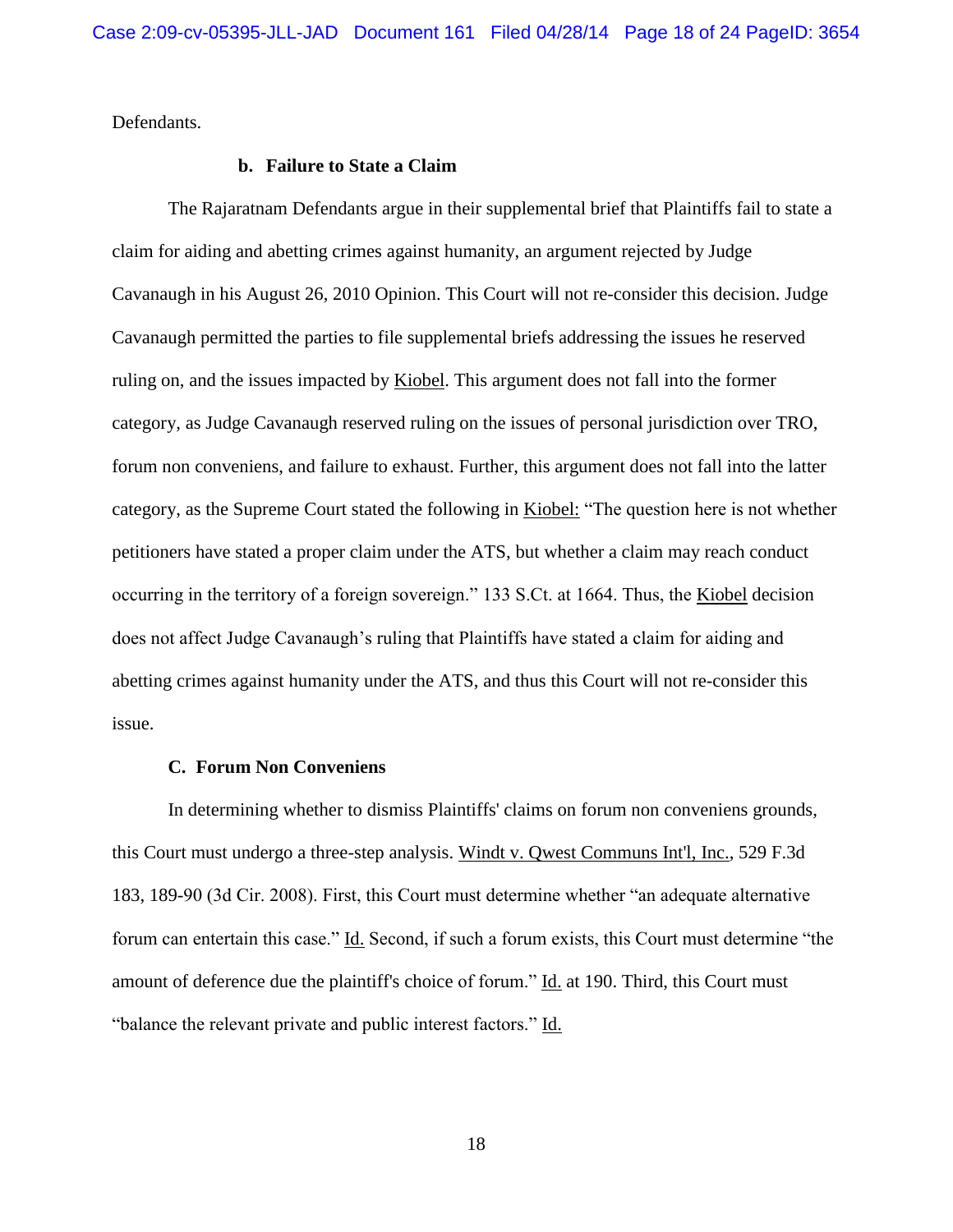### **i)Adequate Alternative Form**

In order to demonstrate that an adequate alternative forum exists, the Rajaratnam Defendants must show that i) they are "amenable to process in the alternative forum," and 2) that the subject matter of this action is "cognizable in the alternative forum in order to provide [Plaintiffs] appropriate redress." Kultur Int'l Films Ltd. v. Covent Garden Pioneer, FSP., Ltd., 860 F. Supp. 1055, 1063 (D.N.J. 1994).

Here, the Rajaratnam Defendants contend that Sri Lanka is an adequate alternative forum. All parties concede that Section 9 of the Civil Procedure Code of Sri Lanka would be applicable to this case (See ECF No. 33 at 10 (the Rajaratnam Defendants' concession); ECF No. 70 at 3 (Plaintiffs' concession)). Under Section 9 of the Civil Procedure Code of Sri Lanka, an "action shall be instituted in the court within the local limits of whose jurisdiction . . . the cause of action arises" (ECF No. 70, Ex. 1. Gunasekara Supp. Decl. ¶8). The Rajaratnam Defendants' expert interprets Section 9 as standing for the proposition that "[u]nder Sri Lankan law, a cause of action based in tort arises where the tort is deemed to have occurred," and argues that under this standard, Sri Lanka is the appropriate forum because the tort occurred at the time of the bombings (ECF No. 58, Ex. 1, Aziz Dec. ¶9). However, Section 5 of the Civil Procedure Code of Sri Lanka, defines "cause of action" as "the wrong for the prevention or redress which an action may be brought, and includes the denial of a right, the refusal to fulfill an obligation, the neglect to perform a duty, and the infliction of an affirmative injury" (Gunasekara Supp. Decl. ¶ 10). Here, the "wrong" for which Plaintiffs seek redress is the Rajaratnam Defendants' activities that allegedly supported the LTTE, not the actual bombings. As discussed above with respect to subject matter jurisdiction, the Rajaratnam Defendants' conduct giving rise to Plaintiffs' claims occurred in New Jersey. Thus, this Court agrees with Plaintiffs' expert that the Rajaratnam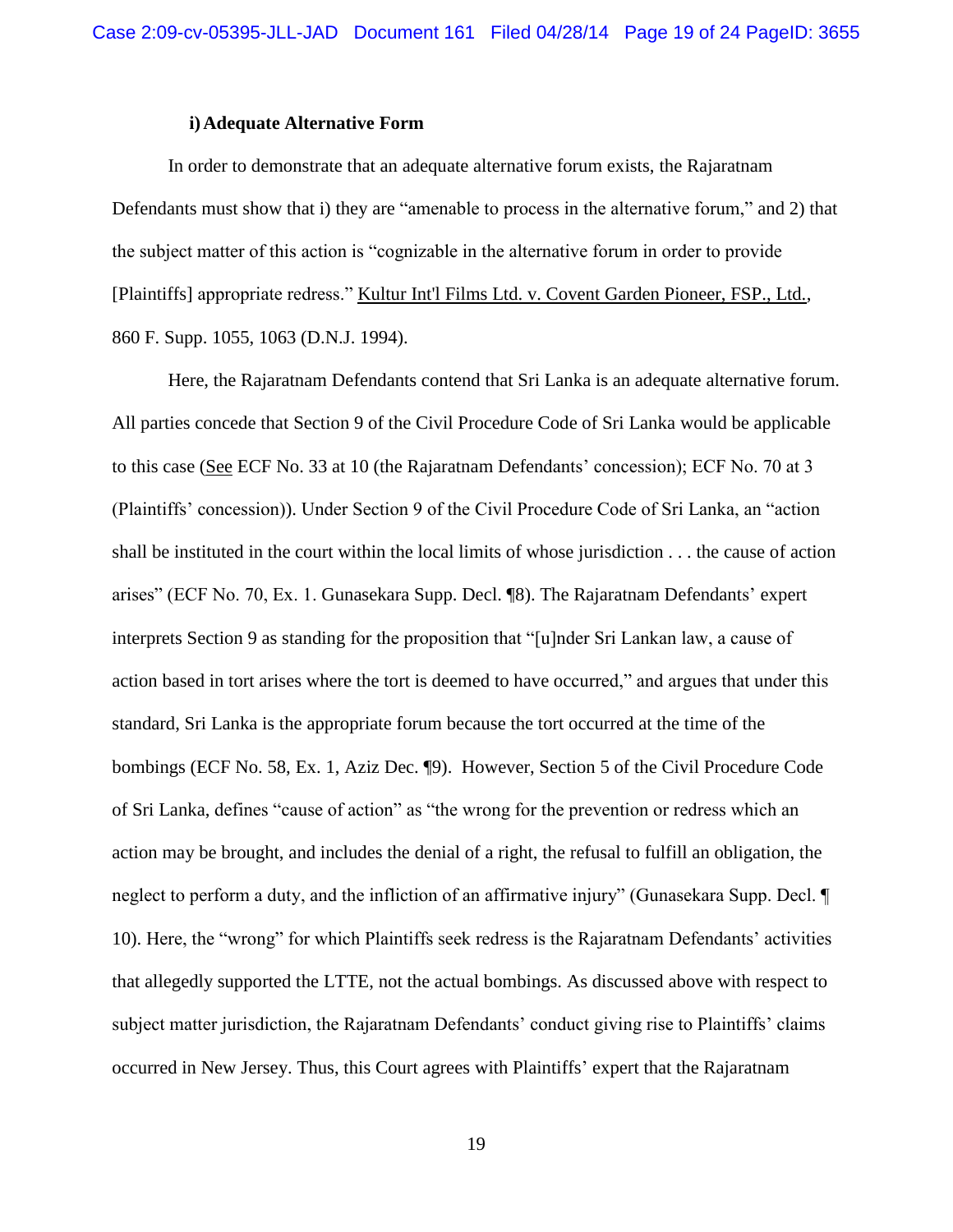Defendants' expert confuses "the wrong complained of and the consequence of that wrong" (Id. ¶ 14), and finds that under Sri Lankan law, Plaintiffs' cause of action against the Rajaratnam Defendants arose in New Jersey.

Plaintiffs and the Rajaratnam Defendants also argue over the significance of the fact that Rajakumara Rajaratnam is currently serving a sentence in a United States prison based on a 2011 conviction of inside trading. The Rajaratnam Defendants claim that this fact is irrelevant because a defendant's presence is not required for a civil trial, particularly where consent is given. However, this consent would not cure the lack of subject matter jurisdiction discussed above (See id.  $\P$  21).

A third argument from the parties focuses on the following quote made by Rajakumara Rajaratnam in the October 31, 2011 edition of Newsweek magazine: "In Sri Lanka I would have given the Judge 50,000 rupees and he'd be sitting having dinner at my house. Here, I got my shot. The American Justice system is by and large fair." (ECF No. 103, Ex. A). Plaintiffs argue that this quote shows that they would be treated unfairly in a Sri Lankan court. This Court gives minimal weight to this stray comment, as Plaintiffs have not produced any other evidence to demonstrate the corruption of the Sri Lankan court system. Nonetheless, due to the Civil Procedure Code of Sri Lanka, there are serious doubts as to whether a Sri Lankan court would entertain this action. Further, the remaining two factors in the forum non conveniens analysis, discussed below, favor Plaintiffs.

## **ii) Deference Due to Plaintiffs' Choice of Forum**

While great deference is normally given to a plaintiff's choice of forum, less deference is given when the plaintiff is foreign. Lony v. E.I. Du Pont de Nemours & Co., 886 F.2d 628, 633 (3d Cir. 1989). However, "because the reason for giving a foreign plaintiff's choice less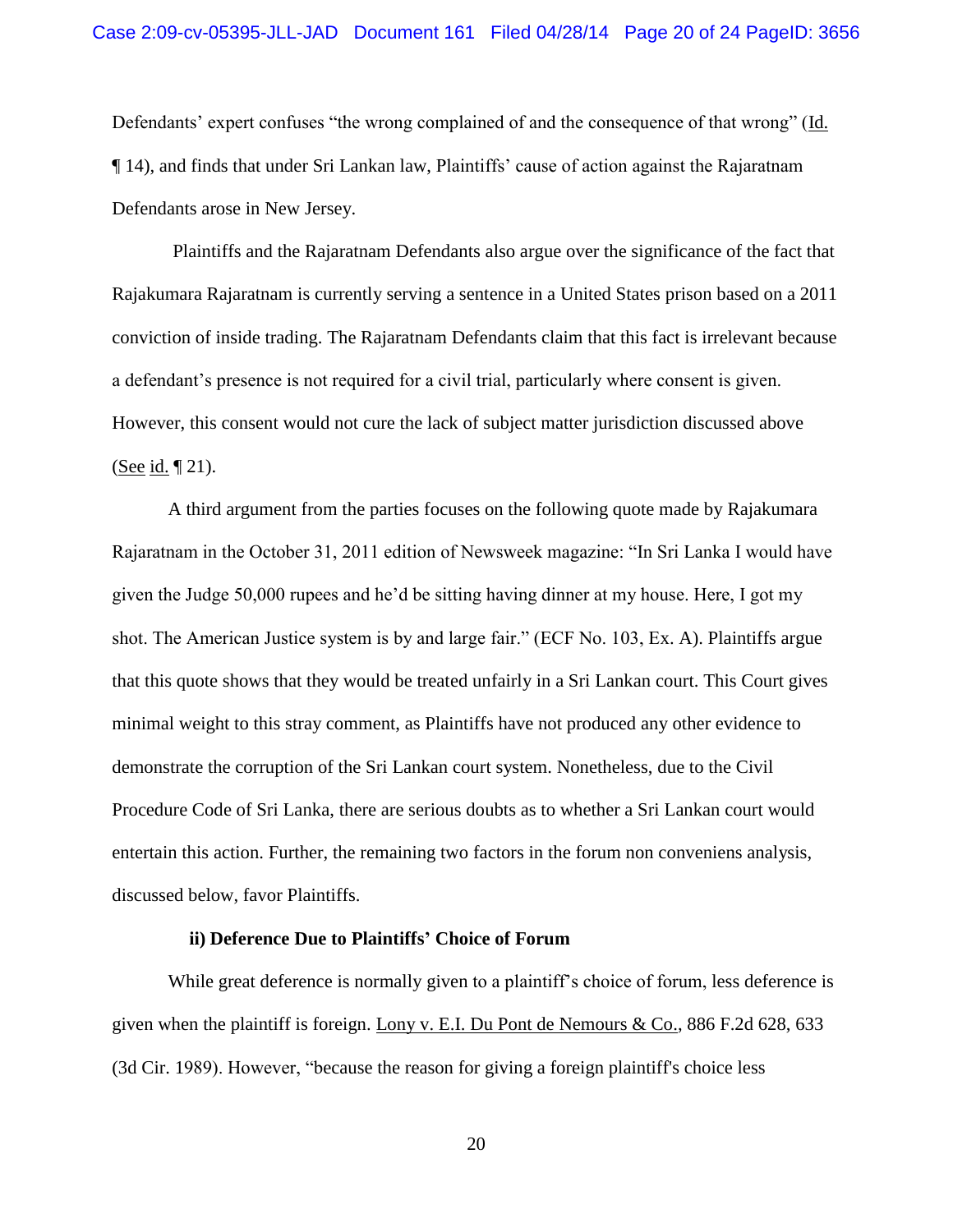deference is not xenophobia, but merely a reluctance to assume that the choice is a convenient one, that reluctance can readily be overcome by a strong showing of convenience." Id. at 634. The court in Lony stated the following about its facts at hand:

The foreign plaintiff is suing the defendant in the latter's home forum where the latter's corporate headquarters, headquarters of the division in question, and research laboratories are located. That in itself has considerable weight in showing that the plaintiffs['] choice was based on convenience. In addition, the plaintiff has taken pains to show that much of the evidence it needs to establish liability is located in the forum it chose, and the conduct that caused the alleged injury issued from Delaware. If the plaintiffs do not prove liability, they have lost the case; thus, particularly where the liability evidence predominates in the plaintiff's choice of forum, the court should be quite cautious in disregarding such an essential fact of the litigation.

Id. Here, similar to Lony, Plaintiffs are foreigners who have chosen to sue the Rajaratnam

Defendants in the United States, where the Rajaratnam Defendants reside. Further, a large

numbers of the witnesses and a large amount of the evidence that Plaintiffs need to produce (e.g.,

evidence of the Rajaratnam Defendants' alleged raising of money in order to support the LTTE's

bombings) are located in the United States. As such, this Court finds that Plaintiff's chose this

forum based on convenience, and accords deference to Plaintiffs' choice.

# **iii) Relevant Private and Public Interest Factors**

The burden is on the Rajaratnam Defendants to show that the balance of relevant private

and public interest factors in this case "tips decidedly in favor of trial in the foreign forum."

Lacey v. Cessna Aircraft Co., 932 F.2d 170, 180 (3d Cir. 1991). Private interest factors include:

relative ease of access to sources of proof; availability of compulsory process for attendance of unwilling, and the cost of obtaining attendance of willing, witnesses; possibility of view of premises, if view would be appropriate to the action; and all other practical problems that make a trial of a case easy, expeditious and inexpensive.

Id. (quoting Gulf Oil Corp. v. Gilbert, 330 U.S. 501, 508 (1947)). Public interest factors include:

the administrative difficulties flowing from court congestion; the "local interest in having localized controversies decided at home"; the interest in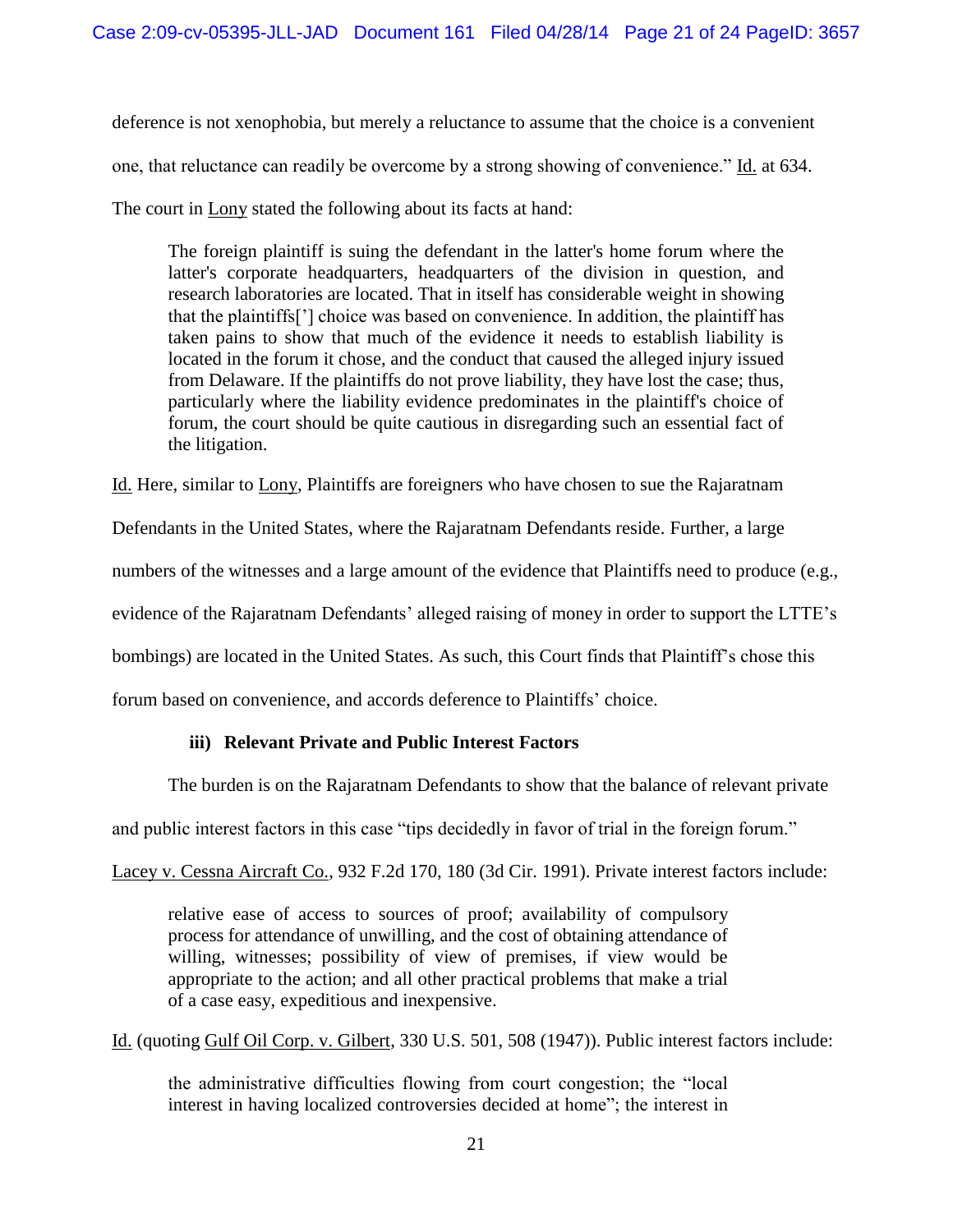having the trial of a diversity case in a forum that is at home with the law that must govern the action; the avoidance of unnecessary problems in conflict of laws, or in application of foreign laws; and the unfairness of burdening citizens in an unrelated forum with jury duty.

Id. (quoting Piper Aircraft Co. v. Reyno, 454 U.S. 235, 241 n.6 (1981)).

This Court finds that both the private and public factors in this case weigh in favor of a trial in New Jersey. With respect to the private factors, the Rajaratnam Defendants are correct in arguing that a fair amount of evidence is located in Sri Lanka, such as proof that the Rajaratnam Defendants' donations made their way to the LTTE and that the LTTE used the donations to carry out the relevant bombings in this case. However, as this case is about conduct taken by the Rajaratnam Defendants in New Jersey, a decent amount of relevant evidence, such as bank records and evidence relating to various fundraising events, is located in this state. Additionally, Defendants themselves, as well as the witnesses to their fundraising activities and the LTTE operatives discussed above who have implicated Rajakumara Rajaratnam in providing support to the LTTE, are located in the United States. Rajakumara Rajaratnam's incarceration would further complicate a trial in Sri Lanka. As discussed above, the Rajaratnam Defendants argue that a defendant's presence is not required for a civil trial. However, as a practical matter, the ability of a defendant to appear at a trial in one forum but not another clearly weighs in favor of the forum in which the defendant can appear. See, e.g., Schertenleib v. Traum, 589 F.2d 1156, 1165 (2d Cir. 1978) (analyzing the private interest factors and stating that a party's incarceration in Switzerland was a "significant problem").

With respect to the public factors, New Jersey undoubtedly has an interest in holding accountable United States citizens who conduct activities within New Jersey in order to provide assistance to terrorist groups. See Lony v. E.I. Du Pont de Nemours & Co., 935 F.2d 604, 612 (3d Cir. 1991) (stating that when considering the public interest factors, district courts must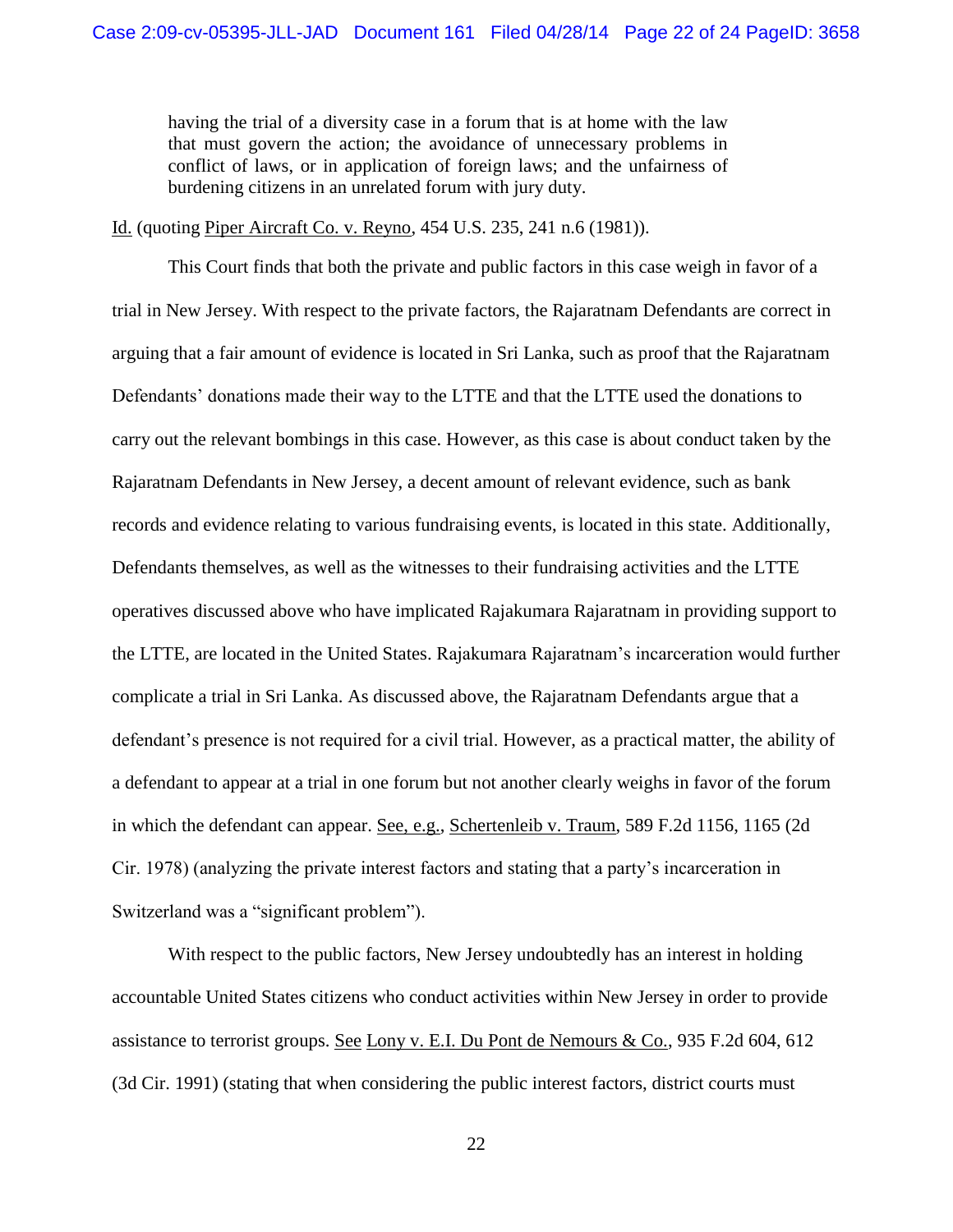"consider the locus of the alleged culpable conduct . . . and the connection of that conduct to plaintiff's chosen forum" (citation omitted)). As Plaintiffs argue, although Sri Lanka certainly has an interest in preventing terrorist attacks on its soil, the conduct challenged here is not the terrorist acts themselves, but the actions taken by the Rajaratnam Defendants in New Jersey that allegedly facilitated the attacks. The Rajaratnam Defendants rely on Auxer v. Alcoa, Inc., 406 F. App'x 600, 605 (3d Cir. 2011), where the Third Circuit stated that "where culpable conduct takes place in a mass tort case in [domestic and foreign] jurisdictions and injury in only [the foreign jurisdiction]," the issue is "not a close call[,]" and "[a] public interest balancing analysis which concluded in favor of [the domestic forum] would be an abuse of discretion." This case is distinguishable from Auxer because although culpable conduct occurred both in New Jersey and Sri Lanka, the culpable conduct allegedly committed by the Rajartanam Defendants happened entirely in New Jersey. Further, in Auxler, "none of the operative facts material to causation" occurred in the domestic forum. Id. at 602.

Accordingly, this Court declines to dismiss the Complaint against the Rajaratnam Defendants on forum non conveniens grounds.

### **D. Exhaustion of Local Remedies**

In Sosa v. Alvarez-Machain, 542 U.S. 692, 733 n.21 (2004), the European Commission argued as *amicus curiae*, "that basic principles of international law require that before asserting a claim in a foreign forum, the claimant must have exhausted any remedies available in the domestic legal system, and perhaps in other forums such as international claims tribunals." In response, the Supreme Court stated that it "would certainly consider this requirement in an appropriate case." Id. The Rajaratnam Defendants argue that Kiobel demonstrates that Plaintiffs should be subject to the exhaustion requirement because the Supreme Court expressed concerns